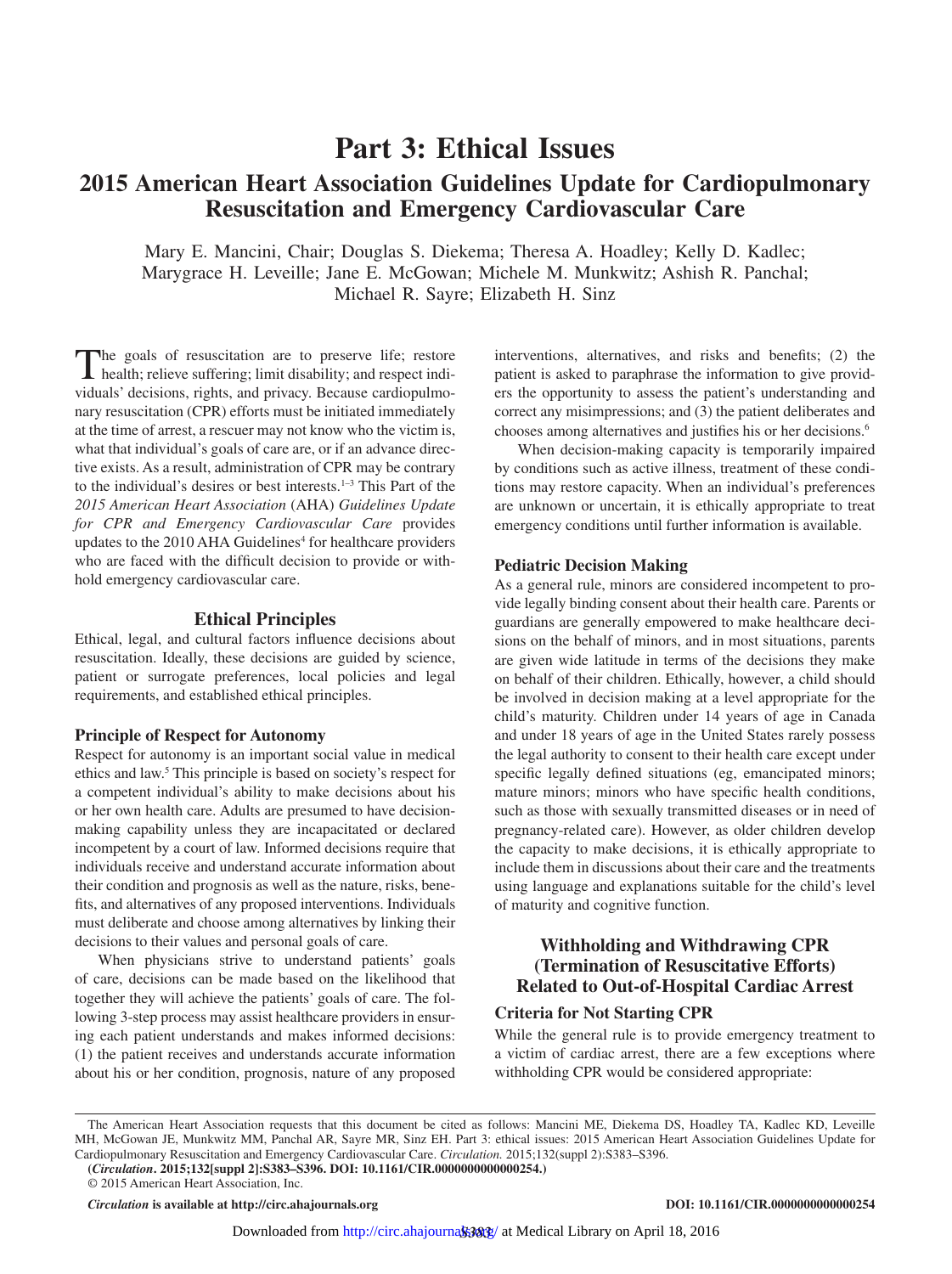- Situations where attempts to perform CPR would place the rescuer at risk of serious injury or mortal peril (eg, exposure to infectious diseases).
- • Obvious clinical signs of irreversible death (eg, rigor mortis, dependent lividity, decapitation, transection, decomposition).
- • A valid advance directive, a Physician Orders for Life-Sustaining Treatment (POLST) form<sup>7</sup> [\(www.polst.org\)](www.polst.org) indicating that resuscitation is not desired, or a valid Do Not Attempt Resuscitation (DNAR) order.

### **Terminating Resuscitative Efforts in Neonatal, Pediatric, or Adult Out-of-Hospital Cardiac Arrest**

The 2010 Guidelines contain a complete discussion of clinical decision rules for terminating resuscitative efforts.<sup>4</sup> In 2015, the International Liaison Committee on Resuscitation (ILCOR) Neonatal Life Support Task Force and the Pediatric Life Support Task Force completed systematic reviews to examine whether the presence of certain prognostic factors in the newly born or in infants or children enabled prediction of good neurologic outcome (see "Part 12: Pediatric Advanced Life Support" and "Part 13: Neonatal Resuscitation").

In the absence of clinical decision rules for the neonate, infant, child, or adult out-of-hospital cardiac arrest (OHCA) victim, CPR and advanced life support protocols are used by responsible prehospital providers in consultation with medical direction in real-time or as the victim is transported to the most appropriate facility per local directives. The impact of the availability of advanced hospital-based interventions, including extracorporeal membrane oxygenation (ECMO) during refractory CPR and the use of targeted temperature management (TTM), is now being considered in the local evaluation for continuing resuscitation and transport in some emergency medical service systems.8–10

### **Use of Extracorporeal CPR for Adults With OHCA—Updated**

The use of extracorporeal CPR (ECPR) may allow providers additional time to treat reversible underlying causes of cardiac arrest (eg, acute coronary artery occlusion, pulmonary embolism, refractory ventricular fibrillation, profound hypothermia, cardiac injury, myocarditis, cardiomyopathy, congestive heart failure, drug intoxication) or serve as a bridge for left ventricular assist device implantation or cardiac transplant.

### *2015 Evidence Summary*

The 2015 ILCOR systematic review evaluated the use of ECPR techniques (including ECMO or cardiopulmonary bypass) compared with manual CPR or mechanical CPR. One post hoc analysis of data from a prospective, observational cohort of 162 OHCA patients who did not achieve return of spontaneous circulation (ROSC) with more than 20 minutes of conventional CPR, including propensity score matching, showed that at 3-month follow-up ECPR was associated with a higher rate of neurologically intact survival than continued conventional CPR.11

A single prospective, observational study that enrolled 454 patients with OHCA who were treated with ECPR if they did not achieve ROSC with more than 15 minutes of conventional CPR after hospital arrival demonstrated improved neurologic outcomes at 1-month and 6-month follow-ups.12

Pediatric OHCA was not included in the 2015 ILCOR systematic review.

### *2015 Recommendation[ALS 723—](https://volunteer.heart.org/apps/pico/Pages/PublicComment.aspx?q=723)Revised*

There is insufficient evidence to recommend the routine use of ECPR for patients with cardiac arrest. In settings where it can be rapidly implemented, ECPR may be considered for select cardiac arrest patients for whom the suspected etiology of the cardiac arrest is potentially reversible during a limited period of mechanical cardiorespiratory support (Class IIb, LOE C-LD).

### **Intra-arrest Prognostic Factors for Cardiac Arrest in Infants and Children—Updated**

The ILCOR Pediatric Life Support Task Force reviewed the available evidence to determine if there were intra-arrest prognostic indicators that reliably predict survival with good neurologic outcome for OHCA.

#### *2015 Evidence Summary*

For infants and children with OHCA, age of less than 1 year,<sup>13,14</sup> longer duration of cardiac arrest, $15-17$  and presentation with a nonshockable as opposed to a shockable rhythm<sup>13,14,16</sup> are all predictors of poor patient outcome.

### *2015 Recommendation[Peds 814](https://volunteer.heart.org/apps/pico/Pages/PublicComment.aspx?q=814)—New*

Multiple variables should be used when attempting to prognosticate outcomes during cardiac arrest (Class I, LOE C-LD). Although there are factors associated with better or worse outcomes, no single factor that was studied predicts outcome with sufficient accuracy to recommend termination or continuation of CPR.

## **Withholding and Withdrawing CPR (Termination of Resuscitative Efforts) Related to In-Hospital Cardiac Arrest**

### **Limitation of Interventions and Withdrawal of Life-Sustaining Therapies**

This topic was last reviewed in 2010. Since that time, the term *limitation of interventions* has replaced *limitations of care*. 4 In the 2010 Guidelines, it was noted that not initiating resuscitation and discontinuing life-sustaining treatment of in-hospital cardiac arrest (IHCA) during or after resuscitation are ethically equivalent, and clinicians should not hesitate to withdraw support on ethical grounds when functional survival is highly unlikely.

### **Criteria for Withholding and Discontinuing CPR in Newly Born Infant IHCA**

In the 2010 Guidelines, the data regarding management of neonates born at the margins of viability or those with conditions that predict a high risk of mortality or morbidity were reviewed, and it was concluded that there was variation in attitudes and practice by region and availability of resources. Moreover, it was emphasized that parents desire a larger role in decisions related to initiation of resuscitation and continuation of support of severely compromised newborns. Guidelines were provided for when resuscitation is not indicated or when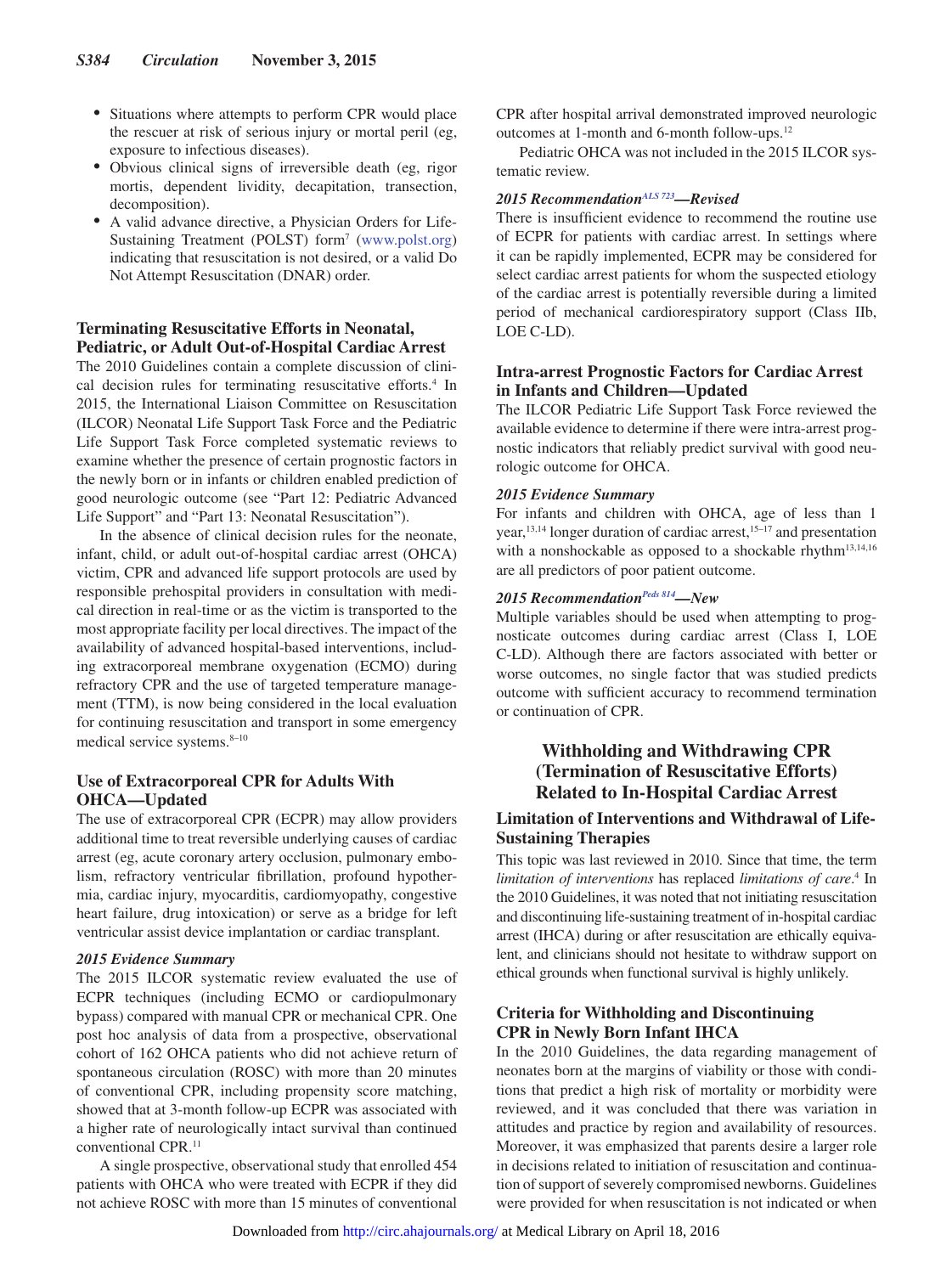it is nearly always indicated. Under circumstances when the outcome remains unclear, the desires of the parents should be supported.<sup>4</sup>

#### **Use of a Prognostic Score in the Delivery Room for Preterm Infants[NRP 805](https://volunteer.heart.org/apps/pico/Pages/PublicComment.aspx?q=805)—Updated**

The 2015 ILCOR systematic review evaluated studies about prognostic scores applied to extremely preterm infants (below 25 weeks) compared with assessment of gestational age only.

#### *2015 Recommendation—Updated*

The data regarding prognostic scores are challenging to evaluate because of the difficulty in distinguishing between outcomes that are driven by practice and current belief about survivability, decision making by parents, and actual physiologic limitations of prematurity.

Antenatal assignment of prognosis for survival and/or disability of the neonate born extremely preterm has generally been made on the basis of gestational age alone. Scoring systems for including additional variables such as gender, use of maternal antenatal steroids, and multiplicity have been developed in an effort to improve prognostic accuracy. Indeed, it was suggested in the 2010 Guidelines that decisions regarding morbidity and risks of mortality may be augmented by the use of published tools based on data from specific populations. $18$ 

There is no evidence to support the prospective use of any particular delivery room prognostic score presently described, over gestational age assessment alone, in preterm infants at less than 25 weeks of gestation. Importantly, no score has been shown to improve the clinician's ability to estimate likelihood of survival through the first 18 to 22 months after birth. However, in individual cases, when counseling a family and constructing a prognosis for survival at gestations below 25 weeks, it is reasonable to consider variables such as perceived accuracy of gestational age assignment, the presence or absence of chorioamnionitis, and the level of care available for the location of delivery. It is also recognized that decisions about appropriateness of resuscitation below 25 weeks of gestation will be influenced by region-specific guidelines. In making this statement, a higher value was placed on the lack of evidence for a generalized prospective approach to changing important outcomes over improved retrospective accuracy and locally validated counseling policies. The most useful data for antenatal counseling provides outcome figures for infants alive at the onset of labor, not only for those born alive or admitted to a neonatal intensive care unit<sup>19–24</sup> (Class IIb, LOE C-LD).

### **Terminating Resuscitative Efforts in Late Preterm and Term Infant[sNRP 896](https://volunteer.heart.org/apps/pico/Pages/PublicComment.aspx?q=896)—Updated**

The 2015 ILCOR systematic review examined whether outcome is changed by continuing resuscitative efforts in late preterm and term infants with an Apgar score of 0 after 10 minutes of adequate resuscitation.

#### *2015 Recommendation—Updated*

An Apgar score of 0 at 10 minutes is a strong predictor of mortality and morbidity in late preterm and term infants. We suggest that, in infants with an Apgar score of 0 after 10 minutes of resuscitation, if the heart rate remains undetectable, it may be reasonable to stop assisted ventilation; however, the decision to continue or discontinue resuscitative efforts must be individualized. Variables to be considered may include whether the resuscitation was considered optimal; availability of advanced neonatal care, such as therapeutic hypothermia; specific circumstances before delivery (eg, known timing of the insult); and wishes expressed by the family<sup>23,25–29</sup> (Class IIb, LOE C-LD). For further information, see "Part 13: Neonatal Resuscitation."

### **Terminating Resuscitative Efforts in Pediatric or Adult IHCA**

#### **Use of ECPR in IHC[AALS 723,](https://volunteer.heart.org/apps/pico/Pages/PublicComment.aspx?q=723) [Peds 407—](https://volunteer.heart.org/apps/pico/Pages/PublicComment.aspx?q=407)Updated**

To answer the question of whether outcome is changed by the use of ECPR for individuals in IHCA, the available evidence was reviewed by the ILCOR Advanced Life Support and Pediatric Task Forces.

#### *2015 Evidence Summary*

The 2015 ILCOR review process evaluated the use of ECPR techniques (including ECMO or cardiopulmonary bypass) compared with manual CPR or mechanical CPR for adult survival from IHCA in any setting. One propensity-matched, prospective, observational study that enrolled 172 patients with IHCA reported greater likelihood of ROSC and improved survival at hospital discharge, 30-day follow-up, and 1-year follow-up with the use of ECPR among patients who received more than 10 minutes of CPR. However, this study showed no difference in neurologic outcomes.30 A single propensitymatched, retrospective, observational study that enrolled 118 patients with IHCA who underwent more than 10 minutes of CPR and then ECPR after cardiac arrest of cardiac origin showed no survival or neurologic benefit over conventional CPR at the time of hospital discharge, 30-day follow-up, or 1-year follow-up.30–32 A single retrospective, observational study that enrolled 120 patients with witnessed IHCA who underwent more than 10 minutes of CPR reported a modest benefit over historical controls with the use of ECPR over continued conventional CPR in both survival and neurologic outcome at discharge and 6-month follow-up.32

For infants and children in IHCA, the evidence comparing standard resuscitation with standard resuscitation plus ECMO was reviewed. Most studies were not robust, and there was little evidence of benefit overall; however, the outcome of some patients, such as those with underlying heart disease, may be improved.33–38

#### *2015 Recommendations—New*

There is insufficient evidence to recommend the routine use of ECPR for patients with cardiac arrest. In settings where it can be rapidly implemented, ECPR may be considered for select cardiac arrest patients for whom the suspected etiology of the cardiac arrest is potentially reversible during a limited period of mechanical cardiorespiratory support (Class IIb, LOE C-LD). ECPR may be considered for pediatric patients with cardiac diagnoses who have IHCA in settings with existing ECMO protocols, expertise, and equipment (Class IIb, LOE C-LD).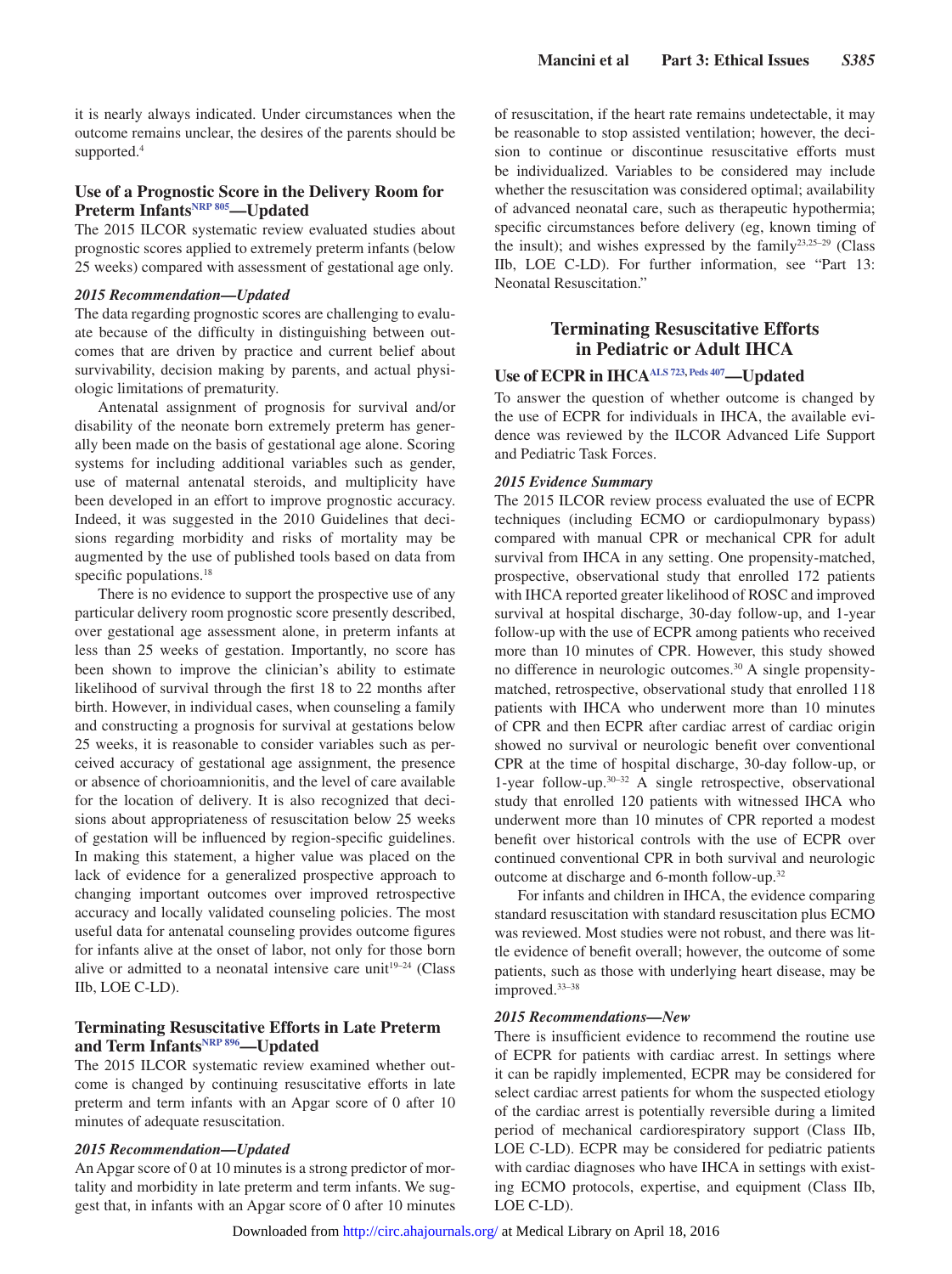In making these recommendations, the reviewers noted that the published series used rigorous inclusion criteria to select patients for ECPR, and this recommendation should apply to similar populations. ECMO is a resource-intensive and invasive therapy with potential for harm that must be balanced against the potential for benefit based on individual clinical situations.

### **Terminating Cardiac Arrest Resuscitative Efforts in Pediatric IHCA[Peds 814](https://volunteer.heart.org/apps/pico/Pages/PublicComment.aspx?q=814)—Updated**

In the 2010 Guidelines, it was noted that no predictors of pediatric (infant or child) resuscitative success or failure have been established. The 2015 ILCOR systematic review examined whether there were any intra-arrest prognostic indicators that reliably predicted survival with good neurologic outcome for IHCA in infants and children and updated several of the prior recommendations.

### *2015 Evidence Summary*

For infants and children with IHCA, negative predictive factors include age of over  $1$  year<sup>39</sup> and longer durations of cardiac arrest.39–42 The evidence is contradictory as to whether a nonshockable (as opposed to shockable) initial cardiac arrest rhythm is a negative predictive factor in the in-hospital setting.39,43,44

#### *2015 Recommendation—Updated*

Multiple variables should be used when attempting to prognosticate outcomes during cardiac arrest (Class I, LOE C-LD). Although there are factors associated with better or worse outcomes, no single factor studied predicts outcome with sufficient accuracy to recommend termination or prolongation of CPR.

#### **Prognostication During CPR**

The 2015 ILCOR ALS systematic review considered one intra-arrest modality, end-tidal  $\mathrm{CO}_2\times \mathrm{FTCO}_2$ ) measurement, in prognosticating outcome from cardiac arrest in adults. This section focuses on whether a specific  $ETCO<sub>2</sub>$  threshold can reliably predict ROSC and survival or inform a decision to terminate resuscitation efforts. For further information on the use of ETCO<sub>2</sub>, see "Part 7: Adult Advanced Cardiovascular Life Support."

#### *2015 Evidence Summary*

Studies on the predictive capacity of  $\text{ETCO}_2$  among intubated patients during cardiac arrest resuscitation are observational, and none have investigated survival with intact neurologic outcome. An  $ETCO<sub>2</sub>$  less than 10 mmHg immediately after intubation and 20 minutes after the initiation of resuscitation was associated with extremely poor chances for ROSC and survival in several observational studies.<sup>45-49</sup> Although these results suggest that  $ETCO<sub>2</sub>$  can be a valuable tool to predict futility during CPR, potential confounding reasons for a low  $ETCO<sub>2</sub>$  and the relatively small numbers of patients in these studies suggest that the  $ETCO<sub>2</sub>$  should not be used alone as an indication to terminate resuscitative efforts. However, the failure to achieve an  $ETCO<sub>2</sub>$  greater than 10 mm Hg despite optimized resuscitation efforts may be a valuable component of a multimodal approach to deciding when to terminate resuscitation.

There are no studies that assess the prognostic value of  $ETCO<sub>2</sub>$  measurements sampled from a supraglottic airway or bag-mask device in predicting outcomes from a cardiac arrest.

### *2015 Recommendations[ALS 459—](https://volunteer.heart.org/apps/pico/Pages/PublicComment.aspx?q=459)New*

In intubated patients, failure to achieve an  $ETCO<sub>2</sub>$  of greater than 10 mmHg by waveform capnography after 20 minutes of CPR may be considered as one component of a multimodal approach to decide when to end resuscitative efforts, but should not be used in isolation (Class IIb, LOE C-LD).

The above recommendation is made with respect to  $ETCO<sub>2</sub>$  in patients who are intubated, because the studies examined included only those who were intubated.

In nonintubated patients, a specific  $\text{ETCO}_2$  cutoff value at any time during CPR should not be used as an indication to end resuscitative efforts (Class III: Harm, LOE C-EO).

### **Prognostication After Cardiac Arrest**

### **Predicting Neurologic Outcome in Pediatric Patients After ROSC**

There continues to be insufficient evidence to recommend or describe an approach to accurately predict the neurologic outcome of pediatric patients after cardiac arrest. Since the publication of the 2010 Guidelines, there have been an increasing number of publications associating a variety of findings with poor neurologic prognosis in these populations. Early and reliable prognostication of neurologic outcome in pediatric survivors of cardiac arrest is helpful for effective planning and family support and can inform decisions to continue or discontinue life-sustaining therapy.

### **Postresuscitation Use of Electroencephalography for Prognosis in Pediatric Survivors of Cardiac Arrest—Updated**

The 2015 ILCOR Pediatric Life Support Task Force examined the usefulness of electroencephalography (EEG) or evoked potential assessment to predict long-term good neurologic outcome in infants and children who have survived cardiac arrest.

#### *2015 Evidence Summary*

Observational data from 2 small pediatric studies<sup>50,51</sup> showed that a continuous and reactive tracing on EEG performed in the first 7 days after cardiac arrest was associated with a significantly higher likelihood of good neurologic outcome at hospital discharge, whereas an EEG demonstrating a discontinuous or isoelectric tracing was associated with a poorer neurologic outcome at hospital discharge.

#### **Predictive Factors After Cardiac Arrest in Pediatric Patient[sPeds 822,](https://volunteer.heart.org/apps/pico/Pages/PublicComment.aspx?q=822) [Peds 813](https://volunteer.heart.org/apps/pico/Pages/PublicComment.aspx?q=813)**

The 2015 systematic review examined whether there were factors that could assist with prognostication for pediatric patients who remained unconscious after cardiac arrest.

#### *2015 Evidence Summary*

Four observational studies supported the use of pupillary reactivity at 12 to 24 hours after cardiac arrest in predicting survival to discharge,<sup>16,42,51,52</sup> while 1 observational study found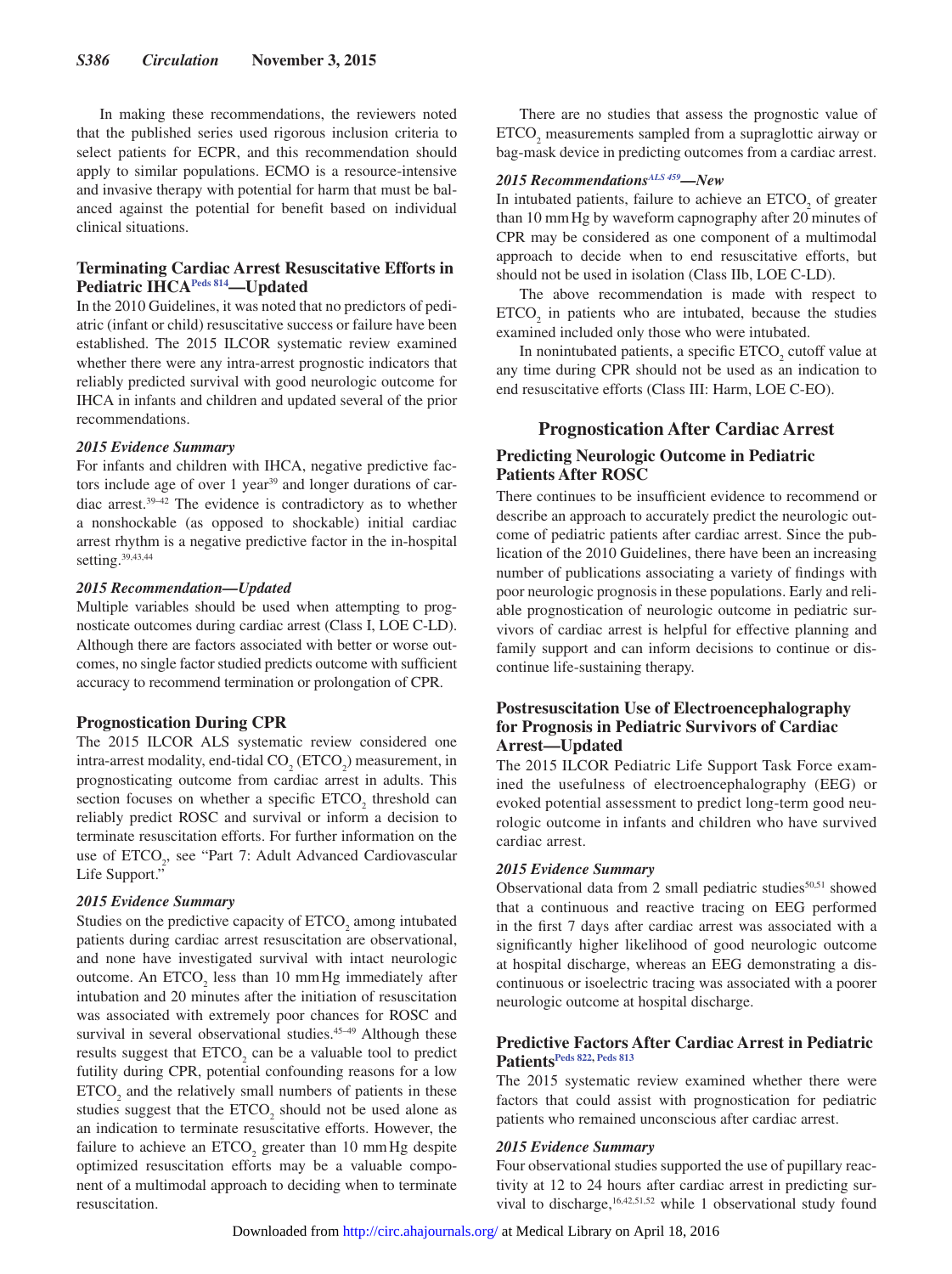that reactive pupils 24 hours after cardiac arrest were associated with improved survival at 180 days with favorable neurologic outcome.<sup>53</sup>

Several serum biomarkers of neurologic injury have been considered for their prognostic value. Two small observational studies found that lower neuron-specific enolase (NSE) and S-100B serum levels post-arrest were associated with improved survival to hospital discharge and improved survival with favorable neurologic outcome.<sup>53,54</sup>

One observational study found that children with lower lactate levels in the first 12 hours after arrest had an improved survival to hospital discharge.<sup>55</sup>

#### *2015 Recommendations—New*

EEGs performed within the first 7 days after pediatric cardiac arrest may be considered in prognosticating neurologic outcome at the time of hospital discharge (Class IIb, LOE C-LD) but should not be used as the sole criterion.

The reliability of any 1 variable for prognostication in children after cardiac arrest has not been established. Practitioners should consider multiple factors when predicting outcomes in infants and children who achieve ROSC after cardiac arrest (Class I, LOE C-LD).

In situations where children have minimal prospects for recovery, we emphasize the use of multiple variables to inform treatment decisions. Given the greater neuroplasticity and potential for recovery in the developing brain, we place greater value on preserving opportunities for neonatal and pediatric recovery than on limiting therapy based on not-yetvalidated prognostic tools. Accordingly, the decision to withdraw life-sustaining therapies is complex and continues to rest with the treating physician and family. Further research in this area is needed.

### **Predicting Neurologic Outcomes in Adult Patients After Cardiac Arrest**

Scientists and clinicians continue to attempt to identify clinical, electrographic, radiographic, and biomarker data, which may be able to prognosticate neurologic outcome in patients. The primary purpose in accurately correlating specific data with poor neurologic outcome is to allow clinicians and families to make informed, but often difficult, choices for a patient who remains comatose after cardiac arrest with subsequent ROSC. There is a growing body of data that correlates specific findings with poor neurologic outcome after cardiac arrest. To date, however, there is no one specific test that can predict with certainty a poor neurologic recovery in this patient population. In making decisions, particularly the decision of whether to continue or withdraw life-sustaining therapies, clinicians and families need the most accurate information possible; typically, this information is an aggregate of clinical, electrographic, radiographic, and laboratory (eg, biomarkers) findings (see "Part 8: Post–Cardiac Arrest Care").

#### **Timing of Prognostication in Post–Cardiac Arrest Adults[ALS 450](https://volunteer.heart.org/apps/pico/Pages/PublicComment.aspx?q=450), [ALS 713](https://volunteer.heart.org/apps/pico/Pages/PublicComment.aspx?q=713)**

In 2010, it was noted that there are no clinical neurologic signs, electrophysiologic studies, biomarkers, or imaging modalities that can reliably predict death or poor neurologic outcome (eg, Cerebral Performance Category of 3, 4, or 5) within the first 24 hours after cardiac arrest in patients treated with or without TTM. In 1 registry study,<sup>56</sup> it was noted that 63% of patients who survived an IHCA were given a DNAR status, and 43% had medical interventions actively withdrawn. These patients were often young and had no terminal illnesses but experienced death after withdrawal of life support in a time frame that was inadequate to allow thorough examination. This tendency to withdraw interventions prematurely in patients after cardiac arrest may have contributed to a selection bias in the current literature on prognostic testing. As the data are continuing to evolve, it is important to consider the potential for premature withdrawal of life support (see "Part 8: Post–Cardiac Arrest Care").

Sedatives or neuromuscular blockers received during TTM may be metabolized more slowly in patients after cardiac arrest, and injured brains may be more sensitive to the depressant effects of many drugs than normal brains. Residual sedation or paralysis can confound accurate clinical examinations.

#### *2015 Recommendations—Updated*

The earliest time for prognostication in patients treated with TTM using clinical examination where sedation or paralysis could be a confounder may be 72 hours after return to normothermia (Class IIb, LOE C-EO).

We recommend the earliest time to prognosticate a poor neurologic outcome in patients not treated with TTM using clinical examination is 72 hours after cardiac arrest (Class I, LOE B-NR). This time can be even longer after cardiac arrest if the residual effect of sedation or paralysis confounds the clinical examination (Class IIa, LOE C-LD).

Operationally, the timing for prognostication is typically 4.5 to 5 days after ROSC for patients treated with TTM. This approach minimizes the possibility of obtaining false-positive (ie, erroneously pessimistic) results because of drug-induced depression of neurologic function. In making this recommendation, it is recognized that in some instances, withdrawal of life support may occur appropriately before 72 hours because of underlying terminal disease, brain herniation, or other clearly nonsurvivable situations.

### **Prognostic Testing in Adult Patients After Cardiac Arres[tALS 713,](https://volunteer.heart.org/apps/pico/Pages/PublicComment.aspx?q=713) [ALS 450](https://volunteer.heart.org/apps/pico/Pages/PublicComment.aspx?q=450)**

The 2015 systematic evidence reviews examined numerous studies on the diagnostic accuracy of a wide range of tests for patients who did or did not receive TTM therapy.

The 2010 Guidelines recommended clinical examination, electrophysiologic measurements, imagining studies, and blood or cerebrospinal fluid markers of brain injury to estimate the prognosis for neurologic impairment in adult patients who remain comatose after cardiac arrest.4 Updated guidelines for prognostication have been proposed by other international organizations<sup>57</sup> as well as the AHA in this  $2015$ Guidelines Update; for further information, see "Part 8: Post– Cardiac Arrest Care."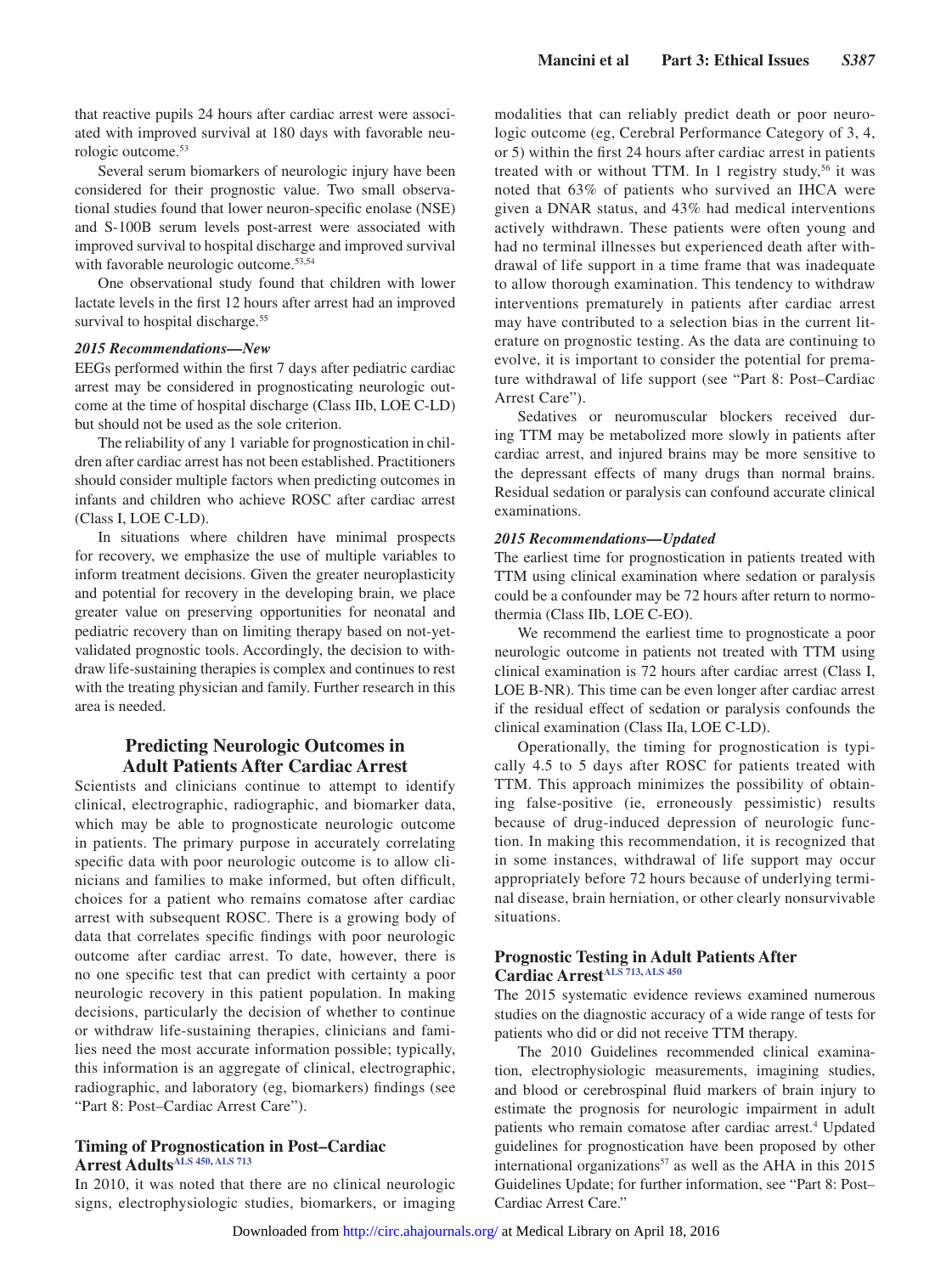This topic continues to be an area of active research. The use of TTM has demonstrated the potential to improve the neurologic outcome in certain adult patients after cardiac arrest who might otherwise have a poor neurologic outcome. Although the data and literature are becoming more robust on this particular topic, there are few differences in the types of tests used in those who are and are not treated with TTM as relates to prognosticating neurologic outcome.

#### *2015 Evidence Summary—New*

For a full description of the evidence reviewed for each assessment of neurologic function and prognosis for adults who have had cardiac arrest, refer to "Part 8: Post–Cardiac Arrest Care."

### *2015 Recommendations: Clinical Examination Findings—New*

In comatose patients who are not treated with TTM, the absence of pupillary reflex to light at 72 hours or more after cardiac arrest is a reasonable exam finding with which to predict poor neurologic outcome (FPR [false-positive rate], 0%; 95% CI, 0%–8%; Class IIa, LOE B-NR).

In comatose patients who are treated with TTM, the absence of pupillary reflex to light at 72 hours or more after cardiac arrest is useful to predict poor neurologic outcome (FPR, 0%; 95% CI, 0%–3%; Class I, LOE B-NR).

We recommend that, given their high FPRs, the findings of either absent motor movements or extensor posturing *should not* be used alone for predicting a poor neurologic outcome (FPR, 10%; 95% CI, 7%–15% to FPR, 15%; 95% CI, 5%– 31%; Class III: Harm, LOE B-NR). The motor examination may be a reasonable means to identify the population who need further prognostic testing to predict poor outcome (Class IIb, LOE B-NR).

We recommend that the presence of myoclonus, which is distinct from status myoclonus, *should not* be used to predict poor neurologic outcomes because of the high FPR (FPR, 5%; 95% CI, 3%–8% to FPR, 11%; 95% CI, 3%–26%; Class III: Harm, LOE B-NR).

In combination with other diagnostic tests at 72 or more hours after cardiac arrest, the presence of status myoclonus during the first 72 hours after cardiac arrest is a reasonable finding to help predict poor neurologic outcomes (FPR, 0%; 95% CI, 0%–4%; Class IIa, LOE B-NR).

### *2015 Recommendations: EEG[ALS 450,](https://volunteer.heart.org/apps/pico/Pages/PublicComment.aspx?q=450) [ALS 713](https://volunteer.heart.org/apps/pico/Pages/PublicComment.aspx?q=713)—Updated*

In comatose post–cardiac arrest patients who are treated with TTM, it may be reasonable to consider persistent absence of EEG reactivity to external stimuli at 72 hours after cardiac arrest, and persistent burst suppression on EEG after rewarming, to predict a poor outcome (FPR, 0%; 95% CI, 0%–3%; Class IIb, LOE B-NR).

Intractable and persistent (more than 72 hours) status epilepticus in the absence of EEG reactivity to external stimuli may be reasonable to predict poor outcome (Class IIb, LOE B-NR).

In comatose post–cardiac arrest patients who are not treated with TTM, it may be reasonable to consider the presence of burst suppression on EEG at 72 hours or more after cardiac arrest, in combination with other predictors, to predict a poor neurologic outcome (FPR, 0%; 95% CI, 0%-11%; Class IIb, LOE B-NR).

### 2015 Recommendation: Evoked Potential<sup>*ALS 450*-Updated</sup>

In patients who are comatose after resuscitation from cardiac arrest regardless of treatment with TTM, it is reasonable to consider bilateral absence of the N20 somatosensory evoked potentials (SSEP) wave 24 to 72 hours after cardiac arrest or after rewarming a predictor of poor outcome (FPR, 1%; 95% CI, 0%–3%; Class IIa, LOE B-NR).

SSEP recording requires appropriate skills and experience, and utmost care should be taken to avoid electrical interference from muscle artifacts or from the intensive care unit environment. However, sedative drugs or temperature manipulation affect SSEPs less than they affect the EEG and clinical examination.58,59

### *2015 Recommendations: Imaging Test[sALS 713—](https://volunteer.heart.org/apps/pico/Pages/PublicComment.aspx?q=713)New*

In patients who are comatose after resuscitation from cardiac arrest and are not treated with TTM, it may be reasonable to use the presence of a marked reduction of the gray-white ratio on brain computed tomography obtained within 2 hours after cardiac arrest to predict poor outcome (Class IIb, LOE B-NR).

It may be reasonable to consider extensive restriction of diffusion on brain magnetic resonance imaging at 2 to 6 days after cardiac arrest in combination with other established predictors for predicting a poor neurologic outcome (Class IIb, LOE B-NR).

Note that acquisition and interpretation of imaging studies have not been fully standardized and are affected by interobserver variability.<sup>60</sup> Therefore, brain imaging studies for prognostication should be performed only in centers where specific experience is available.

### *2015 Recommendations: Blood Markers[ALS 713,](https://volunteer.heart.org/apps/pico/Pages/PublicComment.aspx?q=713) [ALS 450](https://volunteer.heart.org/apps/pico/Pages/PublicComment.aspx?q=450) Updated*

Given the possibility of high FPRs, blood levels of NSE and S-100B should not be used alone to predict a poor neurologic outcome (Class III: Harm, LOE C-LD). When performed with other prognostic tests at 72 hours or more after cardiac arrest, it may be reasonable to consider high serum values of NSE at 48 to 72 hours after cardiac arrest to support the prognosis of a poor neurologic outcome (Class IIb, LOE B-NR), especially if repeated sampling reveals persistently high values (Class IIb, LOE C-LD).

Laboratory standards for NSE and S-100B measurement vary between centers, making comparison of absolute values difficult. The kinetics of these markers have not been studied, particularly during or after TTM in cardiac arrest patients. Finally, NSE and S-100B are not specific to neuronal damage and can be produced by extra–central nervous system sources (hemolysis, neuroendocrine tumors, myenteric plexus, muscle and adipose tissue breakdown). If care is not taken when drawing NSE levels and if multiple time points are not assessed, false-positive results could occur secondary to hemolysis. All of these limitations led the writing group to conclude that NSE should be limited to a confirmatory test rather than a primary method for estimating prognosis.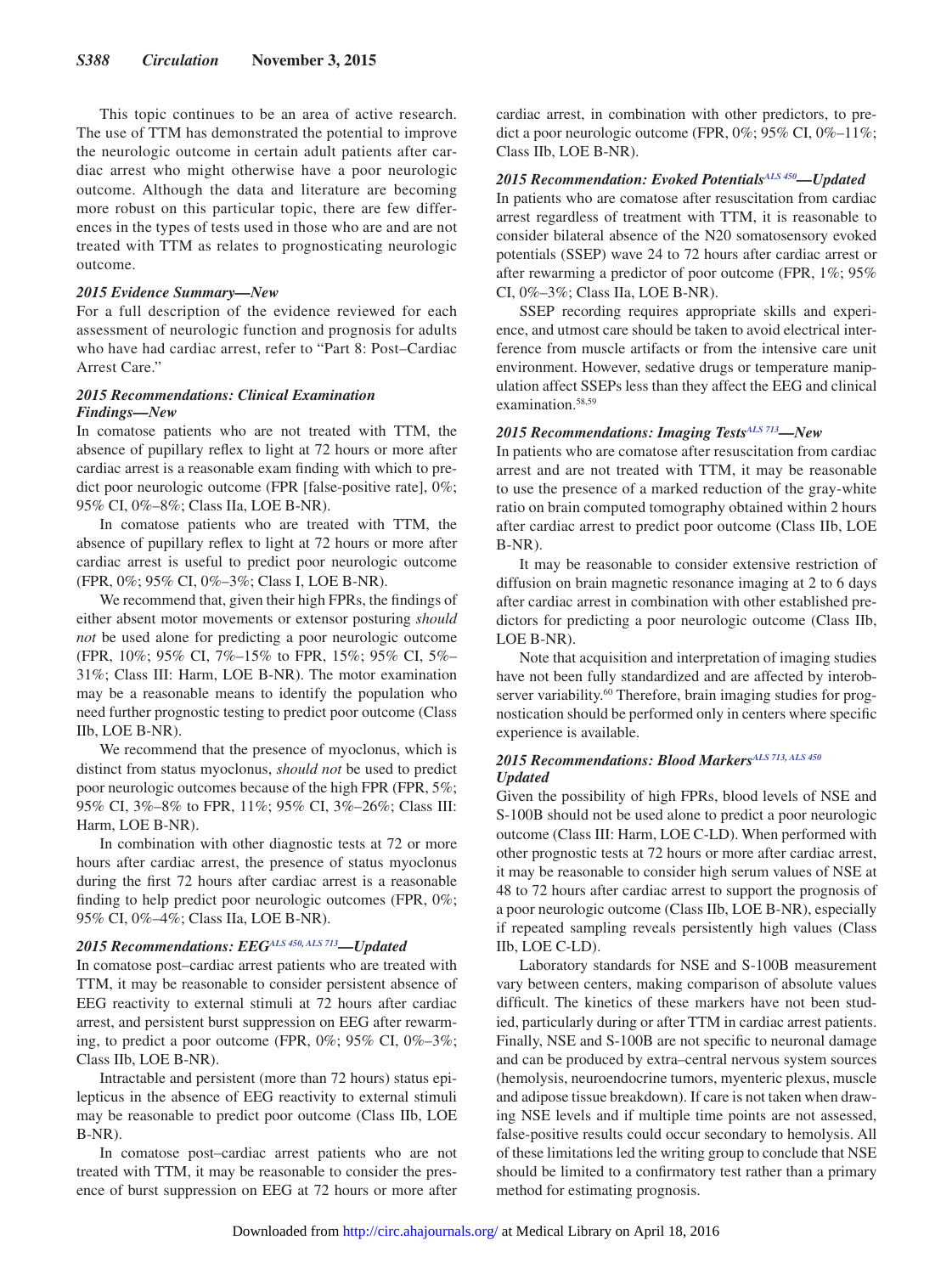## **Ethics of Organ and Tissue Donation—Updated**

Situations that offer the opportunity for organ donation include donation after neurologic determination of death, controlled donation after circulatory determination of death, and uncontrolled donation after circulatory determination of death. Controlled donation after circulatory death usually takes place in the hospital after a patient whose advanced directives or surrogate, family, and medical team agree to allow natural death and withdraw life support. Uncontrolled donation usually takes place in an emergency department after exhaustive efforts at resuscitation have failed to achieve ROSC. In 2015, the ILCOR Advanced Life Support Task Force reviewed the evidence that might address the question of whether an organ retrieved from a donor who has had CPR that was initially successful (controlled donation) or unsuccessful (uncontrolled donation) would impact survival or complications compared with an organ from a donor who did not require CPR (controlled donation).

#### *2015 Evidence Summary*

Studies comparing transplanted organ function between those organs from donors who had received successful CPR before donation and those whose donors had not received CPR before donation have found no difference in transplanted organ function. This includes immediate graft function, 1-year graft function, and 5-year graft function. Studies have also shown no evidence of worse outcome in transplanted kidneys and livers from adult donors who have not had restoration of circulation after CPR compared with those from other types of donors.<sup>61-64</sup>

#### *2015 Recommendations[ALS 449—](https://volunteer.heart.org/apps/pico/Pages/PublicComment.aspx?q=449)Updated*

We recommend that all patients who are resuscitated from cardiac arrest but who subsequently progress to death or brain death be evaluated for organ donation (Class I, LOE B-NR).

Patients who do not have ROSC after resuscitation efforts and who would otherwise have termination of efforts may be considered candidates for kidney or liver donation in settings where programs exist (Class IIb, LOE B-NR).

In making this recommendation, the decisions for termination of resuscitative efforts and the pursuit of organ donation need to be independent processes (see "Part 8: Post–Cardiac Arrest Care").

The 2010 Guidelines outlined the debate regarding the ethics of organ donation.<sup>65</sup> The debate continues today. Points to consider are outlined in Table 1, with opposing viewpoints on the issue.66–73 Although this material was not reviewed as part of the ILCOR review process, this section is intended to highlight some of the ethical issues around organ donation.

#### **Table 1. Ethical Questions and Issues Surrounding Organ Donation**

| <b>Ethical Question</b>                                                                                                                                                                        | Viewpoint                                                                                                                                                                                                                                                                        | <b>Alternative Viewpoint</b>                                                                                                                                                                      |
|------------------------------------------------------------------------------------------------------------------------------------------------------------------------------------------------|----------------------------------------------------------------------------------------------------------------------------------------------------------------------------------------------------------------------------------------------------------------------------------|---------------------------------------------------------------------------------------------------------------------------------------------------------------------------------------------------|
| How long after loss of circulation can a practitioner<br>declare death?                                                                                                                        | Between 2 and 10 minutes, based on current<br>literature documenting length of time that<br>autoresuscitation (unassisted return of spontaneous<br>circulation) has occurred, as long as the decision to<br>allow natural death has been made.                                   | Not until the point in time that resuscitative<br>efforts could not restore spontaneous circulation.<br>Currently we do not have evidence to support how<br>long this would be.                   |
|                                                                                                                                                                                                | Between 7 and 10 minutes after resuscitative<br>efforts have stopped in uncontrolled donation after<br>circulatory determination of death.                                                                                                                                       |                                                                                                                                                                                                   |
| Are individuals and surrogates truly and fully<br>informed when consenting for organ donation?                                                                                                 | Individuals may consent by designating the decision<br>on a driver's license, in advance directives and wills,<br>or through an online donor registry. If no previous<br>consent by a patient exists, a surrogate will usually<br>have to give consent if the patient is unable. | Individuals who consent to organ donation may not<br>understand the dying process or be aware of the<br>ethical dilemmas involved in organ donation.                                              |
| Are there conflicts of interest?                                                                                                                                                               | Organ donation should not be considered until the<br>decision has been made to allow natural death and<br>withdraw life support.                                                                                                                                                 | There is perception that those who care for<br>patients and participate in withdrawal decisions are<br>providers who care for organ recipients and may be<br>biased.                              |
|                                                                                                                                                                                                | Organ procurement teams and transplant surgeons<br>are not to be involved in the decisions or act of<br>withdrawing support or declaring death.                                                                                                                                  | Some believe that it is impossible to not consider<br>organ donation as decisions to withdraw life support<br>are being made and, therefore, could influence the<br>decision to withdraw support. |
|                                                                                                                                                                                                | Consent for donation should be requested by a<br>trained individual who is not part of the care team.                                                                                                                                                                            |                                                                                                                                                                                                   |
| Should antemortem interventions be performed<br>(eg, administration of heparin, vasodilators,<br>bronchoscopy, cannulating large vessels-all<br>for the purpose of preserving organ function)? | If the actual risk to the donor is low and is fully<br>disclosed to patients and families, the procedure is<br>ethically acceptable.                                                                                                                                             | There is concern that these procedures pose risks to<br>the donor and benefit only the recipient.                                                                                                 |
| What postmortem procedures are ethically<br>acceptable (eq. procedures such as extracorporeal<br>membrane oxygenation that restore circulation and<br>oxygenation)?                            | Restoring circulation to organs can result in better<br>outcomes of transplanted organs. As long as oxygen<br>and circulation are not supplied to the brain by the<br>procedure, the diagnosis of death is still valid.                                                          | Procedures that restore oxygenation and circulation are<br>unacceptable because they could reverse death.                                                                                         |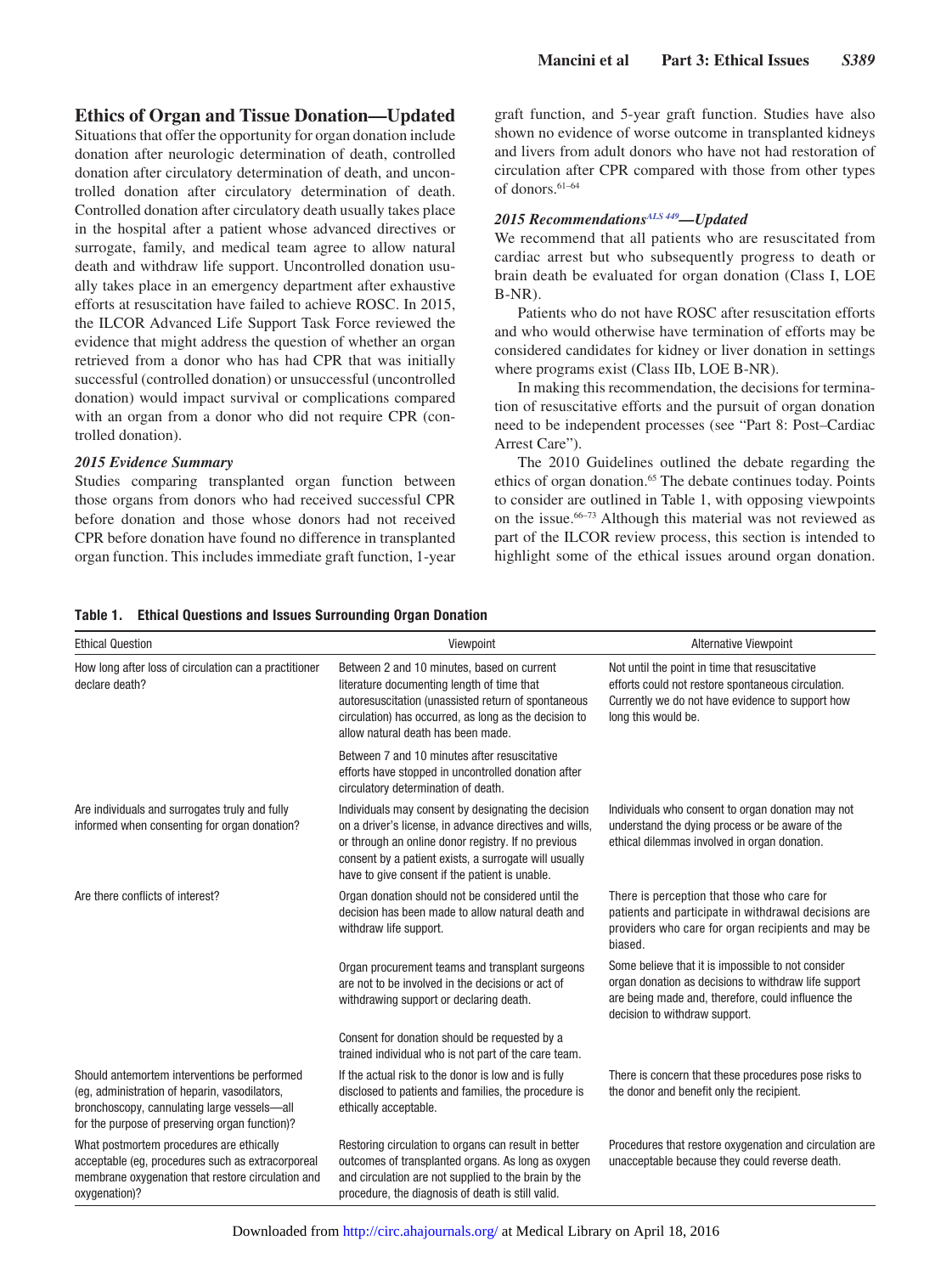A full discussion of the merits of each of these viewpoints is beyond the scope of this publication.

### **Summary**

Managing the multiple decisions associated with resuscitation is challenging from many perspectives, and no more so than when healthcare providers are dealing with the ethics surrounding decisions to provide or withhold emergency cardiovascular care. This is especially true with the increasing availability of technologies that hold the promise of improved outcomes after cardiac arrest, such as ECPR and TTM.

In this 2015 Guidelines Update, we have provided the evidence identified by 7 systematic reviews and the clarifying language to several other topics that were covered in the 2010

systematic review process but were not subjected to a full evidence review in 2015.

There is often insufficient evidence to recommend for or against specific interventions due to the uncertainty of determining a prognosis and predicting a particular outcome. As such, a solid understanding of the ethical principles surrounding autonomy and decision making must be coupled with the best information available at the time. Beyond decisions regarding the initiation and termination of life support, family presence during resuscitations and organ donation also require healthcare providers to consider both science and ethics when providing patientcentered care.

As the science that informs resuscitation efforts continues to advance, so too must our efforts to understand the ethical implications that accompany them.

### **Disclosures**

#### **Part 3: Ethical Issues: 2015 Guidelines Update Writing Group Disclosures**

| <b>Writing Group</b><br>Member | Employment                                                     | Research<br>Grant                    | <b>Other Research</b><br>Support | Speakers' Bureau/<br>Honoraria | Expert<br>Witness                      | Ownership<br>Interest | Consultant/<br><b>Advisory Board</b> | <b>Other</b> |
|--------------------------------|----------------------------------------------------------------|--------------------------------------|----------------------------------|--------------------------------|----------------------------------------|-----------------------|--------------------------------------|--------------|
| Mary E. Mancini                | University of Texas at Arlington                               | None                                 | None                             | None                           | None                                   | None                  | None                                 | None         |
| Douglas S. Diekema             | University of Washington<br><b>School of Medicine</b>          | None                                 | None                             | None                           | None                                   | None                  | None                                 | None         |
| Theresa A. Hoadley             | <b>St. Francis Medical</b><br><b>Center College of Nursing</b> | None<br>None<br>None<br>None<br>None |                                  | None                           | None                                   |                       |                                      |              |
| Kelly D. Kadlec                | Children's Hospital<br><b>Medical Center</b>                   | None                                 | None                             | None                           | None                                   | None                  | None                                 | None         |
| Marygrace H. Leveille          | <b>Baylor University Medical Center</b>                        | None                                 | None                             | None                           | None                                   | None                  | None                                 | None         |
| Jane E. McGowan                | St. Christopher's<br><b>Hospital for Children</b>              | None                                 | None                             | None                           | St. Christopher's<br>Hospital*; USDOJ* | None                  | None                                 | None         |
| Michele M. Munkwitz            | University of Arizona                                          | None                                 | None                             | None                           | None                                   | None                  | None                                 | None         |
| Ashish R. Panchal              | <b>Ohio State University</b>                                   | None                                 | None                             | None                           | None                                   | None                  | None                                 | None         |
| Michael R. Sayre               | University of Washington                                       | None                                 | None                             | None                           | None                                   | None                  | None                                 | None         |
| <b>Consultant</b>              |                                                                |                                      |                                  |                                |                                        |                       |                                      |              |
| Elizabeth H. Sinz              | Pennsylvania State University<br><b>College of Medicine</b>    | None                                 | None                             | None                           | None                                   | None                  | American Heart<br>Association+       | None         |

This table represents the relationships of writing group members that may be perceived as actual or reasonably perceived conflicts of interest as reported on the Disclosure Questionnaire, which all members of the writing group are required to complete and submit. A relationship is considered to be "significant" if (a) the person receives \$10 000 or more during any 12-month period, or 5% or more of the person's gross income; or (b) the person owns 5% or more of the voting stock or share of the entity, or owns \$10 000 or more of the fair market value of the entity. A relationship is considered to be "modest" if it is less than "significant" under the preceding definition.

\*Modest.

†Significant.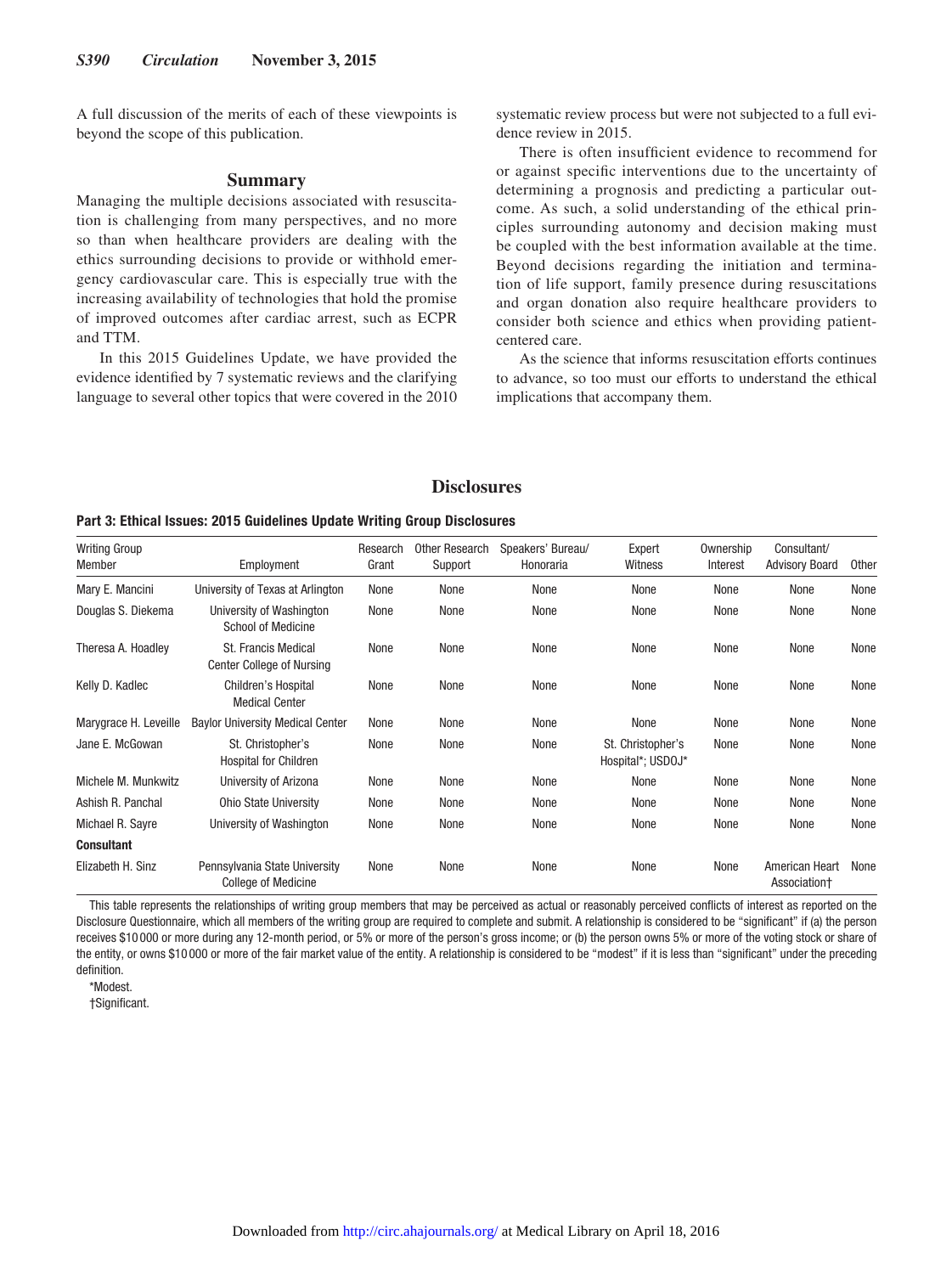## **Appendix**

### **2015 Guidelines Update: Part 3 Recommendations**

| Year Last<br>Reviewed | <b>Guidelines Part</b>           | Topic                                                                                         | Recommendation                                                                                                                                                                                                                                                                                                                                                                                                                                                                                                                                                                                                                                                                                                                                                                                                                                                                                                                                                                          | Comments         |
|-----------------------|----------------------------------|-----------------------------------------------------------------------------------------------|-----------------------------------------------------------------------------------------------------------------------------------------------------------------------------------------------------------------------------------------------------------------------------------------------------------------------------------------------------------------------------------------------------------------------------------------------------------------------------------------------------------------------------------------------------------------------------------------------------------------------------------------------------------------------------------------------------------------------------------------------------------------------------------------------------------------------------------------------------------------------------------------------------------------------------------------------------------------------------------------|------------------|
| 2015                  | Part 3: Ethical<br><b>Issues</b> | The Use of Extracorporeal<br>CPR in OHCA                                                      | There is insufficient evidence to recommend the routine use of ECPR for<br>patients with cardiac arrest. In settings where it can be rapidly implemented,<br>ECPR may be considered for select patients for whom the suspected etiology of<br>the cardiac arrest is potentially reversible during a limited period of mechanical<br>cardiorespiratory support (Class IIb, LOE C-LD).                                                                                                                                                                                                                                                                                                                                                                                                                                                                                                                                                                                                    | new for 2015     |
| 2015                  | Part 3: Ethical<br><b>Issues</b> | Intra-arrest Prognostic<br><b>Factors for Cardiac Arrest</b><br>in Infants and Children       | Multiple variables should be used when attempting to prognosticate outcomes<br>during cardiac arrest (Class I, LOE C-LD).                                                                                                                                                                                                                                                                                                                                                                                                                                                                                                                                                                                                                                                                                                                                                                                                                                                               | new for 2015     |
| 2015                  | Part 3: Ethical<br><b>Issues</b> | The Use of a Prognostic<br>Score in the Delivery<br>Room for Preterm Infants                  | However, in individual cases, when counseling a family and constructing<br>a prognosis for survival at gestations below 25 weeks, it is reasonable to<br>consider variables such as perceived accuracy of gestational age assignment,<br>the presence or absence of chorioamnionitis, and the level of care available for<br>location of delivery. It is also recognized that decisions about appropriateness<br>of resuscitation below 25 weeks of gestation will be influenced by region-<br>specific guidelines. In making this statement, a higher value was placed<br>on the lack of evidence for a generalized prospective approach to changing<br>important outcomes over improved retrospective accuracy and locally validated<br>counseling policies. The most useful data for antenatal counseling provides<br>outcome figures for infants alive at the onset of labor, not only for those born<br>alive or admitted to a neonatal intensive care unit (Class IIb, LOE C-LD). | new for 2015     |
| 2015                  | Part 3: Ethical<br><b>Issues</b> | <b>Terminating Resuscitative</b><br><b>Efforts in Term Infants</b>                            | We suggest that, in infants with an Apgar score of 0 after 10 minutes of<br>resuscitation, if the heart rate remains undetectable, it may be reasonable to<br>stop assisted ventilations; however, the decision to continue or discontinue<br>resuscitative efforts must be individualized. Variables to be considered<br>may include whether the resuscitation was considered optimal; availability<br>of advanced neonatal care, such as therapeutic hypothermia; specific<br>circumstances before delivery (eg, known timing of the insult); and wishes<br>expressed by the family (Class IIb, LOE C-LD).                                                                                                                                                                                                                                                                                                                                                                            | updated for 2015 |
| 2015                  | Part 3: Ethical<br><b>Issues</b> | The Use of ECPR in IHCA                                                                       | There is insufficient evidence to recommend the routine use of ECPR for<br>patients with cardiac arrest. In settings where it can be rapidly implemented,<br>ECPR may be considered for select cardiac arrest patients for whom the<br>suspected etiology of the cardiac arrest is potentially reversible during a limited<br>period of mechanical cardiorespiratory support. (Class IIb, LOE C-LD).                                                                                                                                                                                                                                                                                                                                                                                                                                                                                                                                                                                    | new for 2015     |
| 2015                  | Part 3: Ethical<br><b>Issues</b> | The Use of ECPR in IHCA                                                                       | ECPR may be considered for pediatric patients with cardiac diagnoses who<br>have IHCA in settings with existing ECMO protocols, expertise, and equipment<br>(Class IIb, LOE C-LD).                                                                                                                                                                                                                                                                                                                                                                                                                                                                                                                                                                                                                                                                                                                                                                                                      | new for 2015     |
| 2015                  | Part 3: Ethical<br><b>Issues</b> | <b>Terminating Cardiac</b><br><b>Arrest Resuscitative</b><br><b>Efforts in Pediatric IHCA</b> | Multiple variables should be used when attempting to prognosticate outcomes<br>during cardiac arrest (Class I, LOE C-LD).                                                                                                                                                                                                                                                                                                                                                                                                                                                                                                                                                                                                                                                                                                                                                                                                                                                               | new for 2015     |
| 2015                  | Part 3: Ethical<br><b>Issues</b> | Prognostication<br>During CPR                                                                 | In intubated patients, failure to achieve an ETCO <sub>2</sub> of greater than 10 mm Hg<br>by waveform capnography after 20 minutes of CPR may be considered as<br>one component of a multimodal approach to decide when to end resuscitative<br>efforts but should not be used in isolation (Class IIb, LOE C-LD).                                                                                                                                                                                                                                                                                                                                                                                                                                                                                                                                                                                                                                                                     | new for 2015     |
| 2015                  | Part 3: Ethical<br><b>Issues</b> | Prognostication During CPR                                                                    | In nonintubated patients, a specific ETCO <sub>2</sub> cutoff value at any time during CPR should<br>not be used as an indication to end resuscitative efforts (Class III: Harm, LOE C-EO).                                                                                                                                                                                                                                                                                                                                                                                                                                                                                                                                                                                                                                                                                                                                                                                             | new for 2015     |
| 2015                  | Part 3: Ethical<br><b>Issues</b> | <b>Predictive Factors After</b><br>Cardiac Arrest in Pediatric<br>Patients                    | EEGs performed within the first 7 days after pediatric cardiac arrest may be<br>considered in prognosticating neurologic outcome at the time of hospital<br>discharge (Class IIb, LOE C-LD) but should not be used as the sole criterion.                                                                                                                                                                                                                                                                                                                                                                                                                                                                                                                                                                                                                                                                                                                                               | new for 2015     |
| 2015                  | Part 3: Ethical<br><b>Issues</b> | <b>Predictive Factors After</b><br>Cardiac Arrest in Pediatric<br>Patients                    | The reliability of any 1 variable for prognostication in children after cardiac<br>arrest has not been established. Practitioners should consider multiple factors<br>when predicting outcomes in infants and children who achieve ROSC after<br>cardiac arrest (Class I, LOE C-LD).                                                                                                                                                                                                                                                                                                                                                                                                                                                                                                                                                                                                                                                                                                    | new for 2015     |
| 2015                  | Part 3: Ethical<br><b>Issues</b> | Timing of Prognostication in<br>Post-Cardiac Arrest Adults                                    | The earliest time for prognostication in patients treated with TTM using clinical<br>examination where sedation or paralysis could be a confounder may be 72 hours<br>after return to normothermia (Class IIb, LOE C-EO).                                                                                                                                                                                                                                                                                                                                                                                                                                                                                                                                                                                                                                                                                                                                                               | updated for 2015 |
|                       |                                  |                                                                                               |                                                                                                                                                                                                                                                                                                                                                                                                                                                                                                                                                                                                                                                                                                                                                                                                                                                                                                                                                                                         | (Continued)      |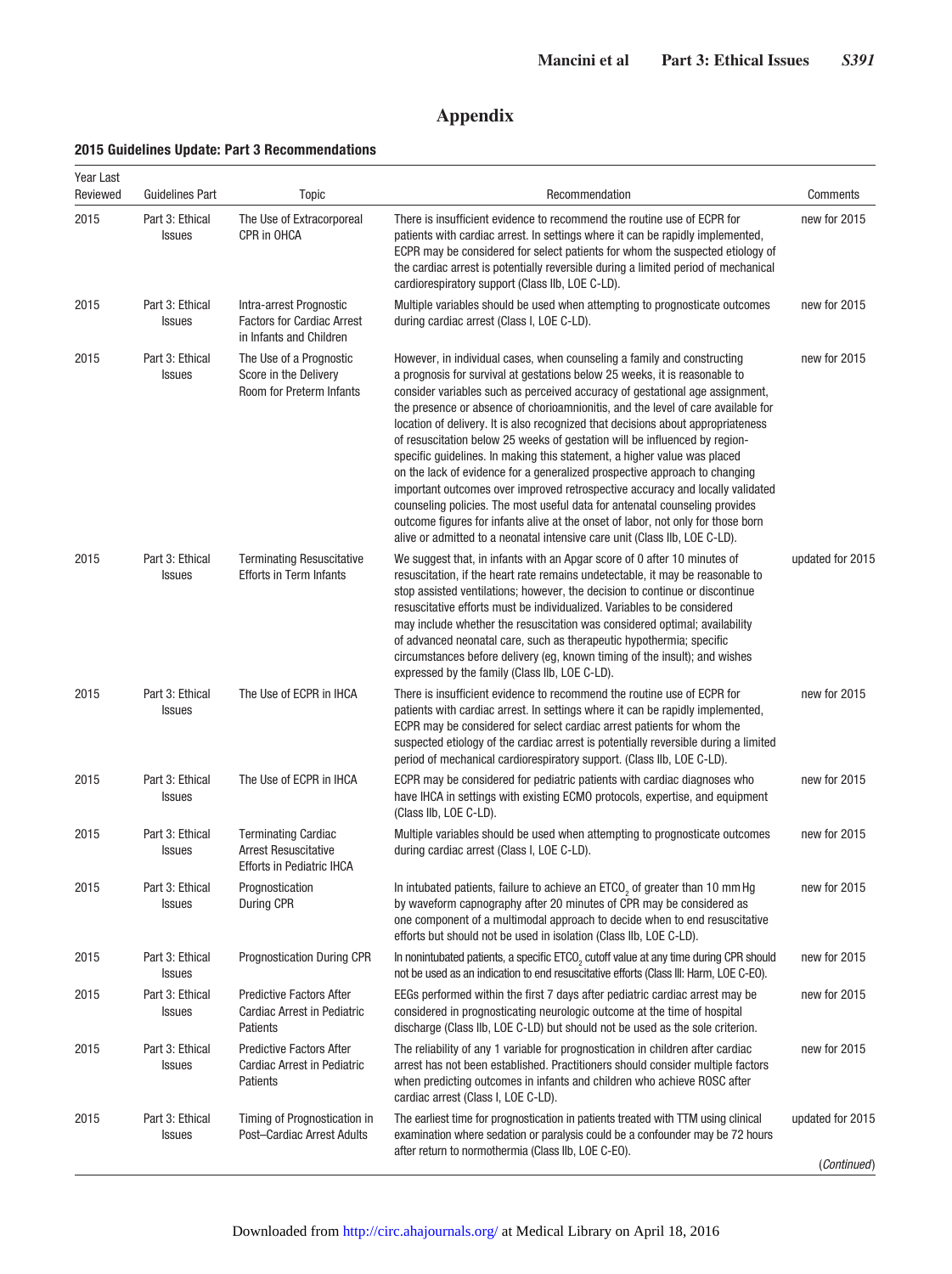### **2015 Guidelines Update: Part 3 Recommendations,** *Continued*

| Year Last<br>Reviewed | Guidelines Part                  | Topic                                                                                                 | Recommendation                                                                                                                                                                                                                                                                                                                                                         | Comments         |
|-----------------------|----------------------------------|-------------------------------------------------------------------------------------------------------|------------------------------------------------------------------------------------------------------------------------------------------------------------------------------------------------------------------------------------------------------------------------------------------------------------------------------------------------------------------------|------------------|
| 2015                  | Part 3: Ethical<br><b>Issues</b> | Timing of Prognostication in<br>Post-Cardiac Arrest Adults                                            | We recommend the earliest time to prognosticate a poor neurologic outcome<br>in patients not treated with TTM using clinical examination is 72 hours after<br>cardiac arrest (Class I, LOE B-NR).                                                                                                                                                                      | updated for 2015 |
| 2015                  | Part 3: Ethical<br><b>Issues</b> | Timing of Prognostication in<br>Post-Cardiac Arrest Adults                                            | This time can be even longer after cardiac arrest if the residual effect of<br>sedation or paralysis confounds the clinical examination (Class IIa, LOE C-LD).                                                                                                                                                                                                         | new for 2015     |
| 2015                  | Part 3: Ethical<br><b>Issues</b> | Prognostic Testing in Adult<br>Patients After Cardiac Arrest:<br><b>Clinical Exam Findings</b>        | In comatose patients who are not treated with TTM, the absence of pupillary<br>reflex to light at 72 hours or more after cardiac arrest is a reasonable exam<br>finding with which to predict poor neurologic outcome (FPR, 0%; 95% CI,<br>0%-8%; Class IIa, LOE B-NR).                                                                                                | new for 2015     |
| 2015                  | Part 3: Ethical<br><b>Issues</b> | Prognostic Testing in Adult<br><b>Patients After Cardiac Arrest:</b><br><b>Clinical Exam Findings</b> | In comatose patients who are treated with TTM, the absence of pupillary<br>reflex to light at 72 hours or more after cardiac arrest is useful to predict poor<br>neurologic outcome (FPR, 0%; 95% CI, 0%-3%; Class I, LOE B-NR).                                                                                                                                       | new for 2015     |
| 2015                  | Part 3: Ethical<br><b>Issues</b> | Prognostic Testing in Adult<br>Patients After Cardiac Arrest:<br><b>Clinical Exam Findings</b>        | We recommend that, given their high FPRs, the findings of either absent motor<br>movements or extensor posturing should not be used alone for predicting a<br>poor neurologic outcome (FPR, 10%; 95% Cl, 7%-15% to FPR, 15%; 95% Cl,<br>5%-31%; Class III: Harm, LOE B-NR).                                                                                            | new for 2015     |
| 2015                  | Part 3: Ethical<br><b>Issues</b> | Prognostic Testing in Adult<br>Patients After Cardiac Arrest:<br><b>Clinical Exam Findings</b>        | The motor examination may be a reasonable means to identify the population<br>who need further prognostic testing to predict poor outcome (Class IIb, LOE<br>B-NR).                                                                                                                                                                                                    | new for 2015     |
| 2015                  | Part 3: Ethical<br><b>Issues</b> | Prognostic Testing in Adult<br>Patients After Cardiac Arrest:<br><b>Clinical Exam Findings</b>        | We recommend that the presence of myoclonus, which is distinct from status<br>myoclonus, should not be used to predict poor neurologic outcomes because of<br>the high FPR (FPR, 5%; 95% Cl, 3%-8% to FPR, 11%; 95% Cl, 3%-26%; Class<br>III: Harm, LOE B-NR).                                                                                                         | new for 2015     |
| 2015                  | Part 3: Ethical<br><b>Issues</b> | Prognostic Testing in Adult<br>Patients After Cardiac Arrest:<br><b>Clinical Exam Findings</b>        | In combination with other diagnostic tests at 72 or more hours after cardiac<br>arrest, the presence of status myoclonus during the first 72 hours after cardiac<br>arrest is a reasonable finding to help predict poor neurologic outcomes (FPR,<br>0%; 95% CI, 0%-4%; Class IIa, LOE B-NR).                                                                          | new for 2015     |
| 2015                  | Part 3: Ethical<br><b>Issues</b> | Prognostic Testing in Adult<br><b>Patients After Cardiac Arrest:</b><br>EEG                           | In comatose post-cardiac arrest patients who are treated with TTM, it may be<br>reasonable to consider persistent absence of EEG reactivity to external stimuli<br>at 72 hours after cardiac arrest, and persistent burst suppression on EEG after<br>rewarming, to predict a poor outcome (FPR, 0%; 95% CI, 0%-3%; Class IIb,<br>LOE B-NR).                           | updated for 2015 |
| 2015                  | Part 3: Ethical<br><b>Issues</b> | Prognostic Testing in Adult<br>Patients After Cardiac Arrest:<br>EEG                                  | Intractable and persistent (more than 72 hours) status epilepticus in the<br>absence of EEG reactivity to external stimuli may be reasonable to predict poor<br>outcome (Class IIb, LOE B-NR).                                                                                                                                                                         | updated for 2015 |
| 2015                  | Part 3: Ethical<br><b>Issues</b> | Prognostic Testing in Adult<br>Patients After Cardiac Arrest:<br>EEG                                  | In comatose post-cardiac arrest patients who are not treated with TTM, it may<br>be reasonable to consider the presence of burst suppression on EEG at 72 hours<br>or more after cardiac arrest, in combination with other predictors, to predict a<br>poor neurologic outcome (FPR, 0%; 95% CI, 0%-11%; Class IIb, LOE B-NR).                                         | updated for 2015 |
| 2015                  | Part 3: Ethical<br><b>Issues</b> | Prognostic Testing in Adult<br>Patients After Cardiac Arrest:<br><b>Evoked Potentials</b>             | In patients who are comatose after resuscitation from cardiac arrest regardless<br>of treatment with TTM, it is reasonable to consider bilateral absence of the N20<br>SSEP wave 24 to 72 hours after cardiac arrest or after rewarming a predictor of<br>poor outcome (FPR, 1%; 95% CI, 0%-3%; Class IIa, LOE B-NR).                                                  | updated for 2015 |
| 2015                  | Part 3: Ethical<br><b>Issues</b> | Prognostic Testing in Adult<br>Patients After Cardiac Arrest:<br><b>Imaging Tests</b>                 | In patients who are comatose after resuscitation from cardiac arrest and<br>not treated with TTM, it may be reasonable to use the presence of a marked<br>reduction of the gray-white ratio (GWR) on brain CT obtained within 2 hours<br>after cardiac arrest to predict poor outcome (Class IIb, LOE B-NR).                                                           | new for 2015     |
| 2015                  | Part 3: Ethical<br><b>Issues</b> | Prognostic Testing in Adult<br>Patients After Cardiac Arrest:<br><b>Imaging Tests</b>                 | It may be reasonable to consider extensive restriction of diffusion on brain<br>MRI at 2 to 6 days after cardiac arrest in combination with other established<br>predictors to predict a poor neurologic outcome (Class IIb, LOE B-NR).                                                                                                                                | new for 2015     |
| 2015                  | Part 3: Ethical<br><b>Issues</b> | Prognostic Testing in Adult<br>Patients After Cardiac Arrest:<br><b>Blood Markers</b>                 | Given the possibility of high FPRs, blood levels of NSE and S-100B should not<br>be used alone to predict a poor neurologic outcome (Class III: Harm, LOE C-LD).                                                                                                                                                                                                       | updated for 2015 |
| 2015                  | Part 3: Ethical<br><b>Issues</b> | Prognostic Testing in Adult<br>Patients After Cardiac Arrest:<br><b>Blood Markers</b>                 | When performed with other prognostic tests at 72 hours or more after cardiac<br>arrest, it may be reasonable to consider high serum values of NSE at 48 to<br>72 hours after cardiac arrest to support the prognosis of a poor neurologic<br>outcome (Class IIb, LOE B-NR), especially if repeated sampling reveals<br>persistently high values (Class IIb, LOE C-LD). | updated for 2015 |
|                       |                                  |                                                                                                       |                                                                                                                                                                                                                                                                                                                                                                        | (Continued)      |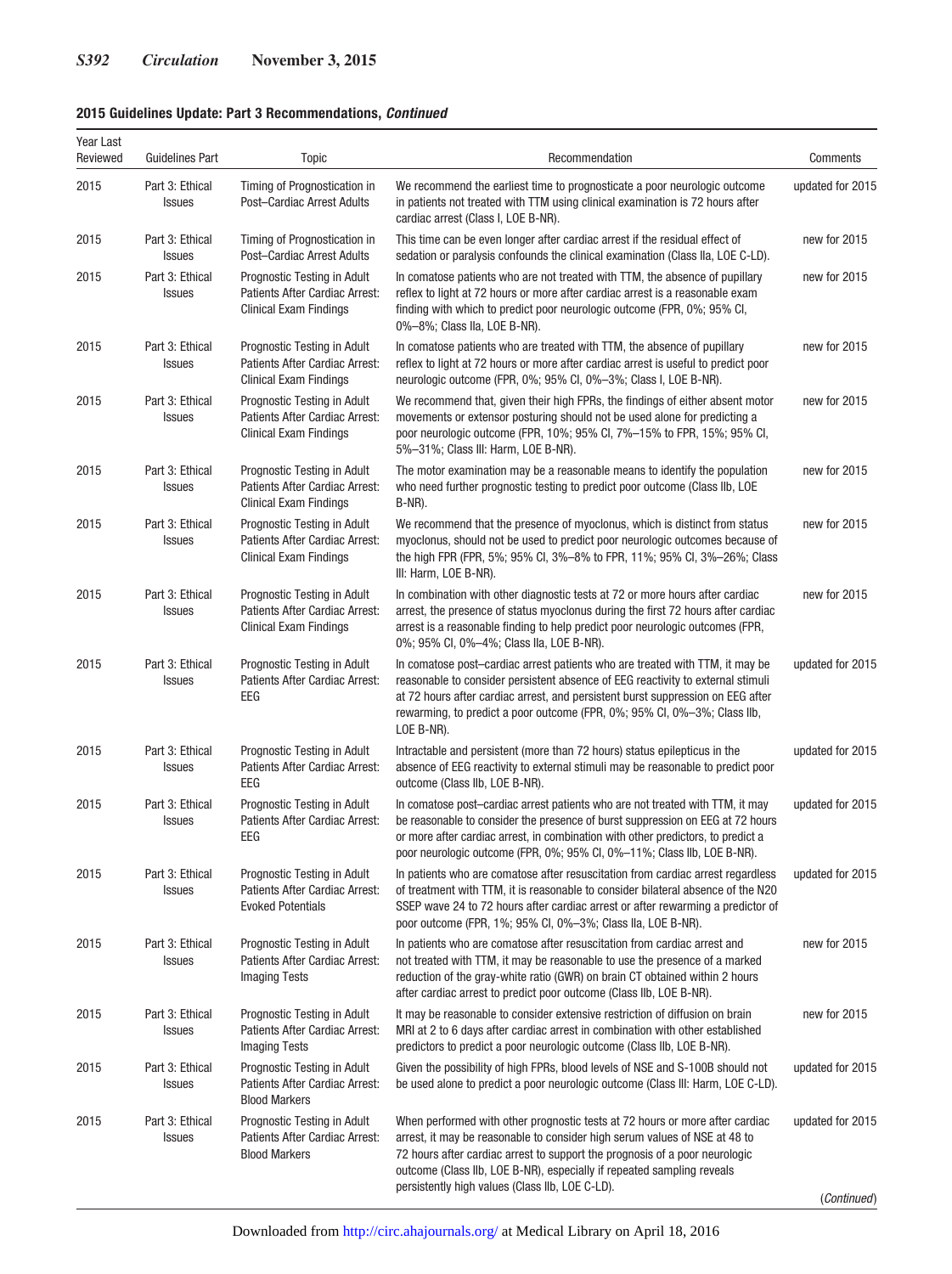#### 2015 Part 3: Ethical Issues Ethics of Organ and Tissue Donation We recommend that all patients who are resuscitated from cardiac arrest but who subsequently progress to death or brain death be evaluated for organ donation (Class I, LOE B-NR). updated for 2015 2015 Part 3: Ethical Issues Ethics of Organ and Tissue Donation Patients who do not have ROSC after resuscitation efforts and who would otherwise have termination of efforts may be considered candidates for kidney or liver donation in settings where programs exist (Class IIb, LOE B-NR). new for 2015 The following recommendations were not reviewed in 2015. For more information, see the 2010 AHA Guidelines for CPR and ECC, ["Part 3: Ethics](http://circ.ahajournals.org/content/122/18_suppl_3/S665.full.pdf+html)." 2010 Part 3: Ethical Issues Principle of Futility Conditions such as irreversible brain damage or brain death cannot be reliably assessed or predicted at the time of cardiac arrest. Withholding resuscitation and the discontinuation of life-sustaining treatment during or after resuscitation are ethically equivalent. In situations where the prognosis is uncertain, a trial of treatment may be initiated while further information is gathered to help determine the likelihood of survival, the patient's preferences, and the expected clinical course (Class IIb, LOE C). not reviewed in 2015 2010 Part 3: Ethical Issues Terminating Resuscitative Efforts in a BLS Out-of-Hospital System It is recommended that regional or local EMS authorities use the BLS termination rule to develop protocols for the termination of resuscitative efforts by BLS providers for adult victims of cardiac arrest in areas where advanced life support is not available or may be significantly delayed (Class I, LOE A). not reviewed in 2015 2010 Part 3: Ethical Issues Terminating Resuscitative Efforts in a BLS Out-of-Hospital System The reliability and validity of this rule is uncertain if modified (Class IIb, LOE A). not reviewed in 2015 2010 Part 3: Ethical Issues Terminating Resuscitative Efforts in an ALS Out-of-Hospital System An ALS termination of resuscitation rule was derived from a diverse population of rural and urban EMS settings. This rule recommends considering terminating resuscitation when ALL of the following criteria apply before moving to the ambulance for transport: (1) arrest was not witnessed; (2) no bystander CPR was provided; (3) no ROSC after full ALS care in the field; and (4) no AED shocks were delivered. This rule has been retrospectively externally validated for adult patients in several regions in the US, Canada, and Europe, and it is reasonable to employ this rule in all ALS services (Class IIa, LOE B). not reviewed in 2015 2010 Part 3: Ethical Issues Terminating Resuscitative Efforts in a Combined BLS and ALS Out-of-Hospital System In a tiered ALS- and BLS-provider system, the use of a universal rule can avoid confusion at the scene of a cardiac arrest without compromising diagnostic accuracy. The BLS rule is reasonable to use in these services (Class IIa, LOE B). not reviewed in 2015 2010 Part 3: Ethical Issues Providing Emotional Support to the Family During Resuscitative Efforts in Cardiac Arrest In the absence of data documenting harm and in light of data suggesting that it may be helpful, offering select family members the opportunity to be present during a resuscitation is reasonable and desirable (assuming that the patient, if an adult, has not raised a prior objection) (Class IIa, LOE C for adults and Class I, LOE B for pediatric patients). not reviewed in 2015 2010 Part 3: Ethical Issues Providing Emotional Support to the Family During Resuscitative Efforts in Cardiac Arrest In the absence of data documenting harm and in light of data suggesting that it may be helpful, offering select family members the opportunity to be present during a resuscitation is reasonable and desirable (assuming that the patient, if an adult, has not raised a prior objection) (Class IIa, LOE C for adults and Class I, LOE B for pediatric patients). not reviewed in 2015 2010 Part 3: Ethical Issues Ethics of Organ and Tissue Donation It is reasonable to suggest that all communities should optimize retrieval of tissue and organ donations in brain dead post–cardiac arrest patients (in-hospital) and those pronounced dead in the out-of-hospital setting (Class IIa, LOE B). not reviewed in 2015 2010 Part 3: Ethical Issues Ethics of Organ and Tissue Donation Medical directors of EMS agencies, emergency departments (EDs), and critical care units (CCUs) should develop protocols and implementation plans with the regional organ and tissue donation program to optimize donation following a cardiac arrest death (Class I, LOE C). not reviewed in 2015 2010 Part 3: Ethical Issues Criteria for Not Starting CPR in Newly Born Infant IHCA There are prescribed recommendations to guide the initiation of resuscitative efforts in newly born infants. When gestational age, birth weight, or congenital anomalies are associated with almost certain early death and when unacceptably high morbidity is likely among the rare survivors, resuscitation is not indicated. Examples may include extreme prematurity (gestational age <23 weeks or birth weight <400 g), anencephaly, and some major chromosomal abnormalities such as trisomy 13 (Class IIb, LOE C). not reviewed in 2015 2010 Part 3: Ethical Issues Criteria for Not Starting CPR in Newly Born Infant IHCA In conditions associated with uncertain prognosis where survival is borderline, the morbidity rate is relatively high, and the anticipated burden to the child is high, parental desires concerning initiation of resuscitation should be supported (Class IIb, LOE C). not reviewed in 2015 Year Last Reviewed Guidelines Part Topic Recommendation Comments

#### **2015 Guidelines Update: Part 3 Recommendations,** *Continued*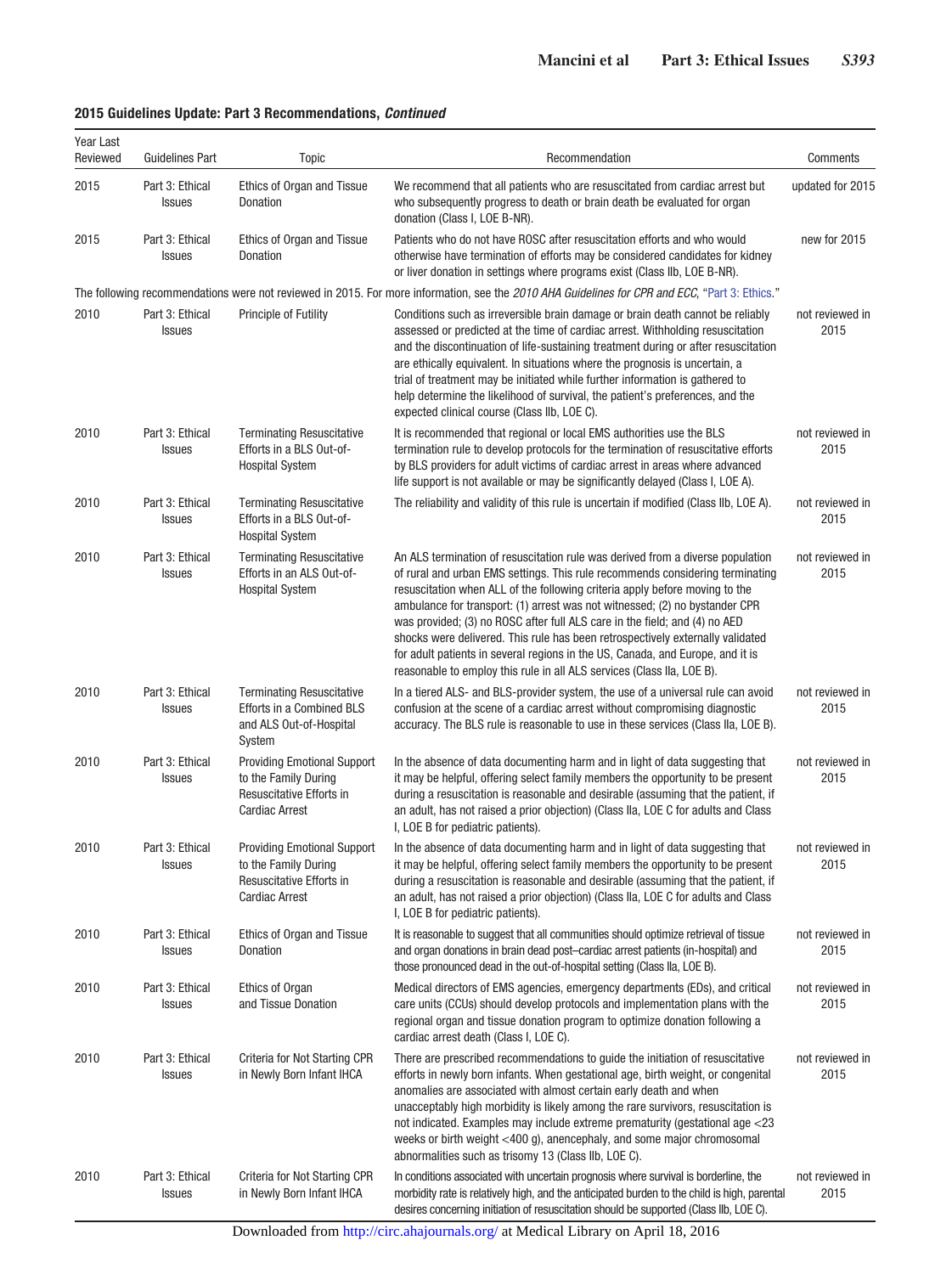#### **References**

- 1. Guru V, Verbeek PR, Morrison LJ. Response of paramedics to terminally ill patients with cardiac arrest: an ethical dilemma. *CMAJ*. 1999;161:1251–1254.
- 2. Wiese CH, Bartels UE, Zausig YA, Pfirstinger J, Graf BM, Hanekop GG. Prehospital emergency treatment of palliative care patients with cardiac arrest: a retrolective investigation. *Support Care Cancer*. 2010;18:1287– 1292. doi: 10.1007/s00520-009-0746-8.
- 3. Miller W, Levy P, Lamba S, Zalenski RJ, Compton S. Descriptive analysis of the in-hospital course of patients who initially survive out-of-hospital cardiac arrest but die in-hospital. *J Palliat Med*. 2010;13:19–22. doi: 10.1089/jpm.2009.0248.
- 4. Morrison LJ, Kierzek G, Diekema DS, Sayre MR, Silvers SM, Idris AH, Mancini ME. Part 3: ethics: 2010 American Heart Association Guidelines for Cardiopulmonary Resuscitation and Emergency Cardiovascular Care. *Circulation*. 2010;122(suppl 3):S665–S675. doi: 10.1161/ CIRCULATIONAHA.110.970905.
- 5. Beauchamp TL, Childress J. *Principles of Biomedical Ethics*. Oxford, England: Oxford University Press; 2008.
- 6. Simon JR. Refusal of care: the physician-patient relationship and decisionmaking capacity. *Ann Emerg Med*. 2007;50:456–461. doi: 10.1016/j. annemergmed.2007.04.016.
- 7. Hickman SE, Keevern E, Hammes BJ. Use of the physician orders for life-sustaining treatment program in the clinical setting: a systematic review of the literature. *J Am Geriatr Soc*. 2015;63:341–350. doi: 10.1111/ jgs.13248.
- 8. Avalli L, Maggioni E, Formica F, Redaelli G, Migliari M, Scanziani M, Celotti S, Coppo A, Caruso R, Ristagno G, Fumagalli R. Favourable survival of in-hospital compared to out-of-hospital refractory cardiac arrest patients treated with extracorporeal membrane oxygenation: an Italian tertiary care centre experience. *Resuscitation*. 2012;83:579–583. doi: 10.1016/j.resuscitation.2011.10.013.
- 9. Wolf MJ, Kanter KR, Kirshbom PM, Kogon BE, Wagoner SF. Extracorporeal cardiopulmonary resuscitation for pediatric cardiac patients. *Ann Thorac Surg*. 2012;94:874–879; discussion 879. doi: 10.1016/j.athoracsur.2012.04.040.
- 10. Delmo Walter EM, Alexi-Meskishvili V, Huebler M, Redlin M, Boettcher W, Weng Y, Berger F, Hetzer R. Rescue extracorporeal membrane oxygenation in children with refractory cardiac arrest. *Interact Cardiovasc Thorac Surg*. 2011;12:929–934. doi: 10.1510/icvts.2010.254193.
- 11. Maekawa K, Tanno K, Hase M, Mori K, Asai Y. Extracorporeal cardiopulmonary resuscitation for patients with out-of-hospital cardiac arrest of cardiac origin: a propensity-matched study and predictor analysis. *Crit Care Med*. 2013;41:1186–1196. doi: 10.1097/ CCM.0b013e31827ca4c8.
- 12. Sakamoto T, Morimura N, Nagao K, Asai Y, Yokota H, Nara S, Hase M, Tahara Y, Atsumi T; SAVE-J Study Group. Extracorporeal cardiopulmonary resuscitation versus conventional cardiopulmonary resuscitation in adults with out-of-hospital cardiac arrest: a prospective observational study. *Resuscitation*. 2014;85:762–768. doi: 10.1016/j. resuscitation.2014.01.031.
- 13. Atkins DL, Everson-Stewart S, Sears GK, Daya M, Osmond MH, Warden CR, Berg RA; Resuscitation Outcomes Consortium Investigators. Epidemiology and outcomes from out-of-hospital cardiac arrest in children: the Resuscitation Outcomes Consortium Epistry-Cardiac Arrest. *Circulation*. 2009;119:1484–1491. doi: 10.1161/ CIRCULATIONAHA.108.802678.
- 14. Kitamura T, Iwami T, Kawamura T, Nagao K, Tanaka H, Nadkarni VM, Berg RA, Hiraide A; implementation working group for All-Japan Utstein Registry of the Fire and Disaster Management Agency. Conventional and chest-compression-only cardiopulmonary resuscitation by bystanders for children who have out-of-hospital cardiac arrests: a prospective, nationwide, population-based cohort study. *Lancet*. 2010;375:1347–1354. doi: 10.1016/S0140-6736(10)60064-5.
- 15. Young KD, Gausche-Hill M, McClung CD, Lewis RJ. A prospective, population-based study of the epidemiology and outcome of out-of-hospital pediatric cardiopulmonary arrest. *Pediatrics*. 2004;114:157–164.
- 16. Moler FW, Donaldson AE, Meert K, Brilli RJ, Nadkarni V, Shaffner DH, Schleien CL, Clark RS, Dalton HJ, Statler K, Tieves KS, Hackbarth R, Pretzlaff R, van der Jagt EW, Pineda J, Hernan L, Dean JM; Pediatric Emergency Care Applied Research Network. Multicenter cohort study of out-of-hospital pediatric cardiac arrest. *Crit Care Med*. 2011;39:141–149. doi: 10.1097/CCM.0b013e3181fa3c17.
- 17. López-Herce J, García C, Domínguez P, Rodríguez-Núñez A, Carrillo A, Calvo C, Delgado MA; Spanish Study Group of Cardiopulmonary Arrest

in Children. Outcome of out-of-hospital cardiorespiratory arrest in children. *Pediatr Emerg Care*. 2005;21:807–815.

- 18. Field JM, Hazinski MF, Sayre MR, Chameides L, Schexnayder SM, Hemphill R, Samson RA, Kattwinkel J, Berg RA, Bhanji F, Cave DM, Jauch EC, Kudenchuk PJ, Neumar RW, Peberdy MA, Perlman JM, Sinz E, Travers AH, Berg MD, Billi JE, Eigel B, Hickey RW, Kleinman ME, Link MS, Morrison LJ, O'Connor RE, Shuster M, Callaway CW, Cucchiara B, Ferguson JD, Rea TD, Vanden Hoek TL. Part 1: executive summary: 2010 American Heart Association Guidelines for Cardiopulmonary Resuscitation and Emergency Cardiovascular Care. *Circulation*. 2010;122(suppl 3):S640–S656. doi: 10.1161/CIRCULATIONAHA.110.970889.
- 19. Bottoms SF, Paul RH, Mercer BM, MacPherson CA, Caritis SN, Moawad AH, Van Dorsten JP, Hauth JC, Thurnau GR, Miodovnik M, Meis PM, Roberts JM, McNellis D, Iams JD. Obstetric determinants of neonatal survival: antenatal predictors of neonatal survival and morbidity in extremely low birth weight infants. *Am J Obstet Gynecol*. 1999;180(3 pt 1):665–669.
- 20. Ambalavanan N, Carlo WA, Bobashev G, Mathias E, Liu B, Poole K, Fanaroff AA, Stoll BJ, Ehrenkranz R, Wright LL; National Institute of Child Health and Human Development Neonatal Research Network. Prediction of death for extremely low birth weight neonates. *Pediatrics*. 2005;116:1367–1373. doi: 10.1542/peds.2004-2099.
- 21. Manktelow BN, Seaton SE, Field DJ, Draper ES. Population-based estimates of in-unit survival for very preterm infants. *Pediatrics*. 2013;131:e425–e432. doi: 10.1542/peds.2012-2189.
- 22. Medlock S, Ravelli AC, Tamminga P, Mol BW, Abu-Hanna A. Prediction of mortality in very premature infants: a systematic review of prediction models. *PLoS One*. 2011;6:e23441. doi: 10.1371/journal.pone.0023441.
- 23. Patel H, Beeby PJ. Resuscitation beyond 10 minutes of term babies born without signs of life. *J Paediatr Child Health*. 2004;40:136–138.
- 24. Tyson JE, Parikh NA, Langer J, Green C, Higgins RD; National Institute of Child Health and Human Development Neonatal Research Network. Intensive care for extreme prematurity–moving beyond gestational age. *N Engl J Med*. 2008;358:1672–1681. doi: 10.1056/NEJMoa073059.
- 25. Casalaz DM, Marlow N, Speidel BD. Outcome of resuscitation following unexpected apparent stillbirth. *Arch Dis Child Fetal Neonatal Ed*. 1998;78:F112–F115.
- 26. Harrington DJ, Redman CW, Moulden M, Greenwood CE. The long-term outcome in surviving infants with Apgar zero at 10 minutes: a systematic review of the literature and hospital-based cohort. *Am J Obstet Gynecol*. 2007;196:463.e1–463.e5. doi: 10.1016/j.ajog.2006.10.877.
- 27. Kasdorf E, Laptook A, Azzopardi D, Jacobs S, Perlman JM. Improving infant outcome with a 10 min Apgar of 0. *Arch Dis Child Fetal Neonatal Ed*. 2015;100:F102–F105. doi: 10.1136/archdischild-2014-306687.
- 28. Laptook AR, Shankaran S, Ambalavanan N, Carlo WA, McDonald SA, Higgins RD, Das A; Hypothermia Subcommittee of the NICHD Neonatal Research Network. Outcome of term infants using apgar scores at 10 minutes following hypoxic-ischemic encephalopathy. *Pediatrics*. 2009;124:1619–1626. doi: 10.1542/peds.2009-0934.
- 29. Sarkar S, Bhagat I, Dechert RE, Barks JD. Predicting death despite therapeutic hypothermia in infants with hypoxic-ischaemic encephalopathy. *Arch Dis Child Fetal Neonatal Ed*. 2010;95:F423–F428. doi: 10.1136/ adc.2010.182725.
- 30. Chen YS, Lin JW, Yu HY, Ko WJ, Jerng JS, Chang WT, Chen WJ, Huang SC, Chi NH, Wang CH, Chen LC, Tsai PR, Wang SS, Hwang JJ, Lin FY. Cardiopulmonary resuscitation with assisted extracorporeal life-support versus conventional cardiopulmonary resuscitation in adults with inhospital cardiac arrest: an observational study and propensity analysis. *Lancet*. 2008;372:554–561. doi: 10.1016/S0140-6736(08)60958-7.
- 31. Lin JW, Wang MJ, Yu HY, Wang CH, Chang WT, Jerng JS, Huang SC, Chou NK, Chi NH, Ko WJ, Wang YC, Wang SS, Hwang JJ, Lin FY, Chen YS. Comparing the survival between extracorporeal rescue and conventional resuscitation in adult in-hospital cardiac arrests: propensity analysis of three-year data. *Resuscitation*. 2010;81:796–803. doi: 10.1016/j. resuscitation.2010.03.002.
- 32. Shin TG, Choi JH, Jo IJ, Sim MS, Song HG, Jeong YK, Song YB, Hahn JY, Choi SH, Gwon HC, Jeon ES, Sung K, Kim WS, Lee YT. Extracorporeal cardiopulmonary resuscitation in patients with inhospital cardiac arrest: A comparison with conventional cardiopulmonary resuscitation. *Crit Care Med*. 2011;39:1–7. doi: 10.1097/CCM.0b013e3181feb339.
- 33. Wu ET, Li MJ, Huang SC, Wang CC, Liu YP, Lu FL, Ko WJ, Wang MJ, Wang JK, Wu MH. Survey of outcome of CPR in pediatric in-hospital cardiac arrest in a medical center in Taiwan. *Resuscitation*. 2009;80:443–448. doi: 10.1016/j.resuscitation.2009.01.006.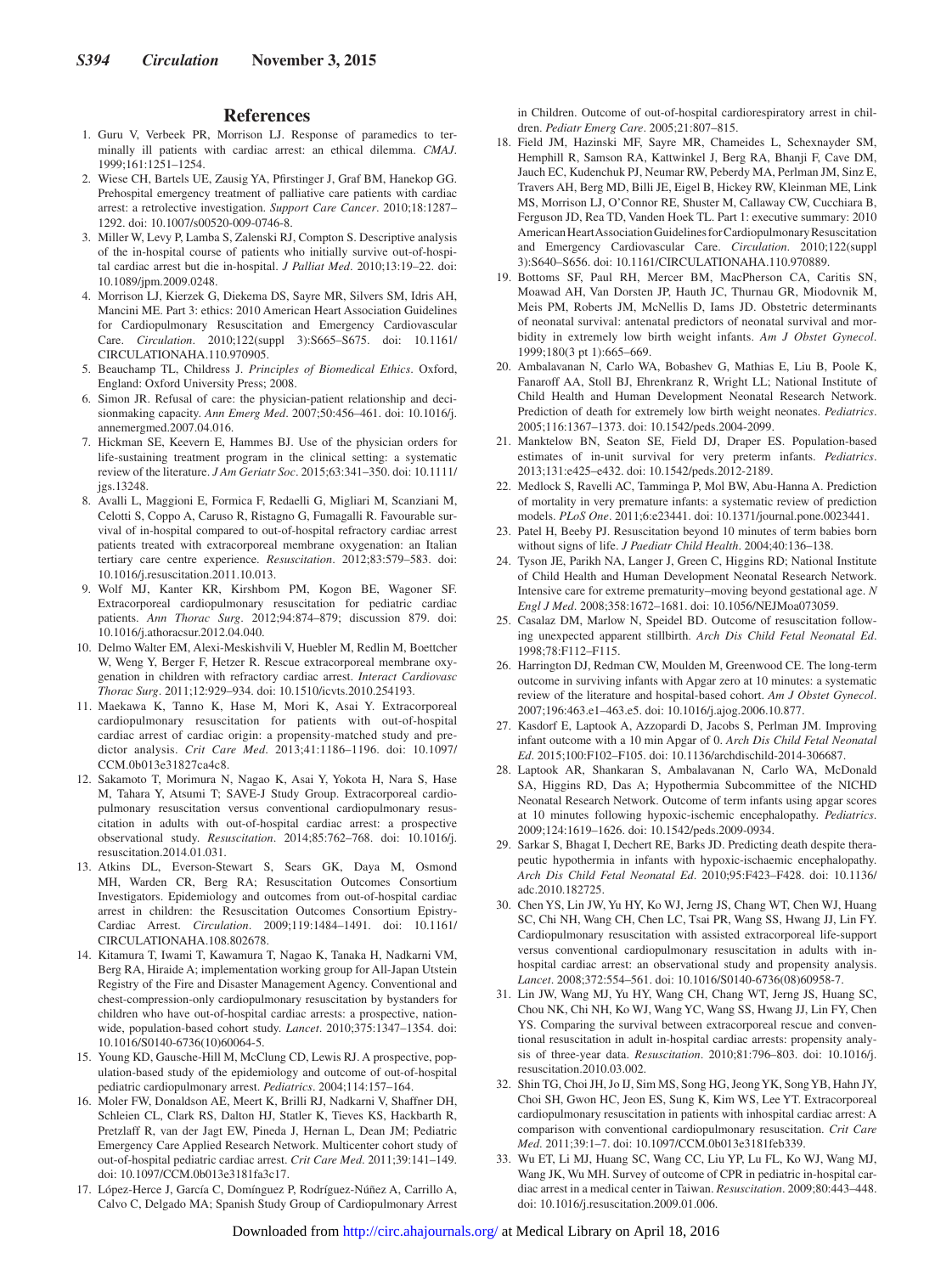- 34. Moler FW, Meert K, Donaldson AE, Nadkarni V, Brilli RJ, Dalton HJ, Clark RS, Shaffner DH, Schleien CL, Statler K, Tieves KS, Hackbarth R, Pretzlaff R, van der Jagt EW, Levy F, Hernan L, Silverstein FS, Dean JM; Pediatric Emergency Care Applied Research Network. In-hospital versus out-of-hospital pediatric cardiac arrest: a multicenter cohort study. *Crit Care Med*. 2009;37:2259–2267. doi: 10.1097/CCM.0b013e3181a00a6a.
- 35. de Mos N, van Litsenburg RR, McCrindle B, Bohn DJ, Parshuram CS. Pediatric in-intensive-care-unit cardiac arrest: incidence, survival, and predictive factors. *Crit Care Med*. 2006;34:1209–1215. doi: 10.1097/01. CCM.0000208440.66756.C2.
- 36. Lowry AW, Morales DL, Graves DE, Knudson JD, Shamszad P, Mott AR, Cabrera AG, Rossano JW. Characterization of extracorporeal membrane oxygenation for pediatric cardiac arrest in the United States: analysis of the kids' inpatient database. *Pediatr Cardiol*. 2013;34:1422–1430. doi: 10.1007/s00246-013-0666-8.
- 37. Odegard KC, Bergersen L, Thiagarajan R, Clark L, Shukla A, Wypij D, Laussen PC. The frequency of cardiac arrests in patients with congenital heart disease undergoing cardiac catheterization. *Anesth Analg*. 2014;118:175–182. doi: 10.1213/ANE.0b013e3182908bcb.
- 38. Ortmann L, Prodhan P, Gossett J, Schexnayder S, Berg R, Nadkarni V, Bhutta A; American Heart Association's Get With the Guidelines– Resuscitation Investigators. Outcomes after in-hospital cardiac arrest in children with cardiac disease: a report from Get With the Guidelines– Resuscitation. *Circulation*. 2011;124:2329–2337. doi: 10.1161/ CIRCULATIONAHA.110.013466.
- 39. Matos RI, Watson RS, Nadkarni VM, Huang HH, Berg RA, Meaney PA, Carroll CL, Berens RJ, Praestgaard A, Weissfeld L, Spinella PC; American Heart Association's Get With The Guidelines–Resuscitation (Formerly the National Registry of Cardiopulmonary Resuscitation) Investigators. Duration of cardiopulmonary resuscitation and illness category impact survival and neurologic outcomes for in-hospital pediatric cardiac arrests. *Circulation*. 2013;127:442–451. doi: 10.1161/ CIRCULATIONAHA.112.125625.
- 40. Reis AG, Nadkarni V, Perondi MB, Grisi S, Berg RA. A prospective investigation into the epidemiology of in-hospital pediatric cardiopulmonary resuscitation using the international Utstein reporting style. *Pediatrics*. 2002;109:200–209.
- 41. Haque A, Rizvi A, Bano S. Outcome of in-hospital pediatric cardiopulmonary arrest from a single center in Pakistan. *Indian J Pediatr*. 2011;78:1356–1360. doi: 10.1007/s12098-011-0439-4.
- 42. Meert KL, Donaldson A, Nadkarni V, Tieves KS, Schleien CL, Brilli RJ, Clark RS, Shaffner DH, Levy F, Statler K, Dalton HJ, van der Jagt EW, Hackbarth R, Pretzlaff R, Hernan L, Dean JM, Moler FW; Pediatric Emergency Care Applied Research Network. Multicenter cohort study of in-hospital pediatric cardiac arrest. *Pediatr Crit Care Med*. 2009;10:544– 553. doi: 10.1097/PCC.0b013e3181a7045c.
- 43. López-Herce J, Del Castillo J, Matamoros M, Cañadas S, Rodriguez-Calvo A, Cecchetti C, Rodriguez-Núñez A, Alvarez AC; Iberoamerican Pediatric Cardiac Arrest Study Network RIBEPCI. Factors associated with mortality in pediatric in-hospital cardiac arrest: a prospective multicenter multinational observational study. *Intensive Care Med*. 2013;39:309–318. doi: 10.1007/s00134-012-2709-7.
- 44. Tibballs J, Kinney S. A prospective study of outcome of in-patient paediatric cardiopulmonary arrest. *Resuscitation*. 2006;71:310–318. doi: 10.1016/j.resuscitation.2006.05.009.
- 45. Ahrens T, Schallom L, Bettorf K, Ellner S, Hurt G, O'Mara V, Ludwig J, George W, Marino T, Shannon W. End-tidal carbon dioxide measurements as a prognostic indicator of outcome in cardiac arrest. *Am J Crit Care*. 2001;10:391–398.
- 46. Callaham M, Barton C. Prediction of outcome of cardiopulmonary resuscitation from end-tidal carbon dioxide concentration. *Crit Care Med*. 1990;18:358–362.
- 47. Cantineau JP, Lambert Y, Merckx P, Reynaud P, Porte F, Bertrand C, Duvaldestin P. End-tidal carbon dioxide during cardiopulmonary resuscitation in humans presenting mostly with asystole: a predictor of outcome. *Crit Care Med*. 1996;24:791–796.
- 48. Levine RL, Wayne MA, Miller CC. End-tidal carbon dioxide and outcome of out-of-hospital cardiac arrest. *N Engl J Med*. 1997;337:301–306. doi: 10.1056/NEJM199707313370503.
- Wayne MA, Levine RL, Miller CC. Use of end-tidal carbon dioxide to predict outcome in prehospital cardiac arrest. *Ann Emerg Med*. 1995;25:762–767.
- 50. Kessler SK, Topjian AA, Gutierrez-Colina AM, Ichord RN, Donnelly M, Nadkarni VM, Berg RA, Dlugos DJ, Clancy RR, Abend NS. Shortterm outcome prediction by electroencephalographic features in children

treated with therapeutic hypothermia after cardiac arrest. *Neurocrit Care*. 2011;14:37–43. doi: 10.1007/s12028-010-9450-2.

- 51. Nishisaki A, Sullivan J 3rd, Steger B, Bayer CR, Dlugos D, Lin R, Ichord R, Helfaer MA, Nadkarni V. Retrospective analysis of the prognostic value of electroencephalography patterns obtained in pediatric in-hospital cardiac arrest survivors during three years. *Pediatr Crit Care Med*. 2007;8:10–17. doi: 10.1097/01.pcc.0000256621.63135.4b.
- 52. Abend NS, Topjian AA, Kessler SK, Gutierrez-Colina AM, Berg RA, Nadkarni V, Dlugos DJ, Clancy RR, Ichord RN. Outcome prediction by motor and pupillary responses in children treated with therapeutic hypothermia after cardiac arrest. *Pediatr Crit Care Med*. 2012;13:32–38. doi: 10.1097/PCC.0b013e3182196a7b.
- 53. Fink EL, Berger RP, Clark RS, Watson RS, Angus DC, Richichi R, Panigrahy A, Callaway CW, Bell MJ, Kochanek PM. Serum biomarkers of brain injury to classify outcome after pediatric cardiac arrest. *Crit Care Med*. 2014;42:664–674. doi: 10.1097/01.ccm.0000435668.53188.80.
- 54. Topjian AA, Lin R, Morris MC, Ichord R, Drott H, Bayer CR, Helfaer MA, Nadkarni V. Neuron-specific enolase and S-100B are associated with neurologic outcome after pediatric cardiac arrest. *Pediatr Crit Care Med*. 2009;10:479–490. doi: 10.1097/PCC.0b013e318198bdb5.
- 55. Topjian AA, Clark AE, Casper TC, Berger JT, Schleien CL, Dean JM, Moler FW; Pediatric Emergency Care Applied Research Network. Early lactate elevations following resuscitation from pediatric cardiac arrest are associated with increased mortality. *Pediatr Crit Care Med*. 2013;14:e380–e387. doi: 10.1097/PCC.0b013e3182976402.
- 56. Peberdy MA, Ornato JP. Post-resuscitation care: is it the missing link in the Chain of Survival? *Resuscitation*. 2005;64:135–137. doi: 10.1016/j. resuscitation.2004.09.015.
- 57. Sandroni C, Cariou A, Cavallaro F, Cronberg T, Friberg H, Hoedemaekers C, Horn J, Nolan JP, Rossetti AO, Soar J. Prognostication in comatose survivors of cardiac arrest: an advisory statement from the European Resuscitation Council and the European Society of Intensive Care Medicine. *Resuscitation*. 2014;85:1779–1789. doi: 10.1016/j. resuscitation.2014.08.011.
- 58. Tiainen M, Kovala TT, Takkunen OS, Roine RO. Somatosensory and brainstem auditory evoked potentials in cardiac arrest patients treated with hypothermia. *Crit Care Med*. 2005;33:1736–1740.
- 59. Kottenberg-Assenmacher E, Armbruster W, Bornfeld N, Peters J. Hypothermia does not alter somatosensory evoked potential amplitude and global cerebral oxygen extraction during marked sodium nitroprusside-induced arterial hypotension. *Anesthesiology*. 2003;98:1112–1118.
- 60. Greer D, Scripko P, Bartscher J, Sims J, Camargo E, Singhal A, Parides M, Furie K. Clinical MRI interpretation for outcome prediction in cardiac arrest. *Neurocrit Care*. 2012;17:240–244. doi: 10.1007/ s12028-012-9716-y.
- 61. Orioles A, Morrison WE, Rossano JW, Shore PM, Hasz RD, Martiner AC, Berg RA, Nadkarni VM. An under-recognized benefit of cardiopulmonary resuscitation: organ transplantation. *Crit Care Med*. 2013;41:2794–2799. doi: 10.1097/CCM.0b013e31829a7202.
- 62. Matsumoto CS, Kaufman SS, Girlanda R, Little CM, Rekhtman Y, Raofi V, Laurin JM, Shetty K, Fennelly EM, Johnson LB, Fishbein TM. Utilization of donors who have suffered cardiopulmonary arrest and resuscitation in intestinal transplantation. *Transplantation*. 2008;86:941–946. doi: 10.1097/TP.0b013e3181852f9a.
- 63. Asher J, Navarro A, Watson J, Wilson C, Robson L, Gupta A, Gok M, Balupuri S, Shenton B, Del Rio Martin J, Sen B, Jaques B, Soomro N, Rix D, Manas D, Talbot D. Does donor cardiopulmonary resuscitation time affect outcome in uncontrolled non-heart-beating donor renal transplants? *Transplant Proc*. 2005;37:3264–3265. doi: 10.1016/j. transproceed.2005.09.006.
- 64. Reynolds JC, Rittenberger JC, Callaway CW; Post Cardiac Arrest Service. Patterns of organ donation among resuscitated patients at a regional cardiac arrest center. *Resuscitation*. 2014;85:248–252. doi: 10.1016/j. resuscitation.2013.11.001.
- 65. Peberdy MA, Callaway CW, Neumar RW, Geocadin RG, Zimmerman JL, Donnino M, Gabrielli A, Silvers SM, Zaritsky AL, Merchant R, Vanden Hoek TL, Kronick SL; American Heart Association. Part 9: post-cardiac arrest care: 2010 American Heart Association Guidelines for Cardiopulmonary Resuscitation and Emergency Cardiovascular Care. *Circulation*. 2010;122(suppl 3):S768–S786. doi: 10.1161/ CIRCULATIONAHA.110.971002.
- 66. Bernat JL. Point: are donors after circulatory death really dead, and does it matter? Yes and yes. *Chest*. 2010;138:13–16. doi: 10.1378/chest.10-0649.
- 67. Bernat JL, Capron AM, Bleck TP, Blosser S, Bratton SL, Childress JF, DeVita MA, Fulda GJ, Gries CJ, Mathur M, Nakagawa TA, Rushton CH,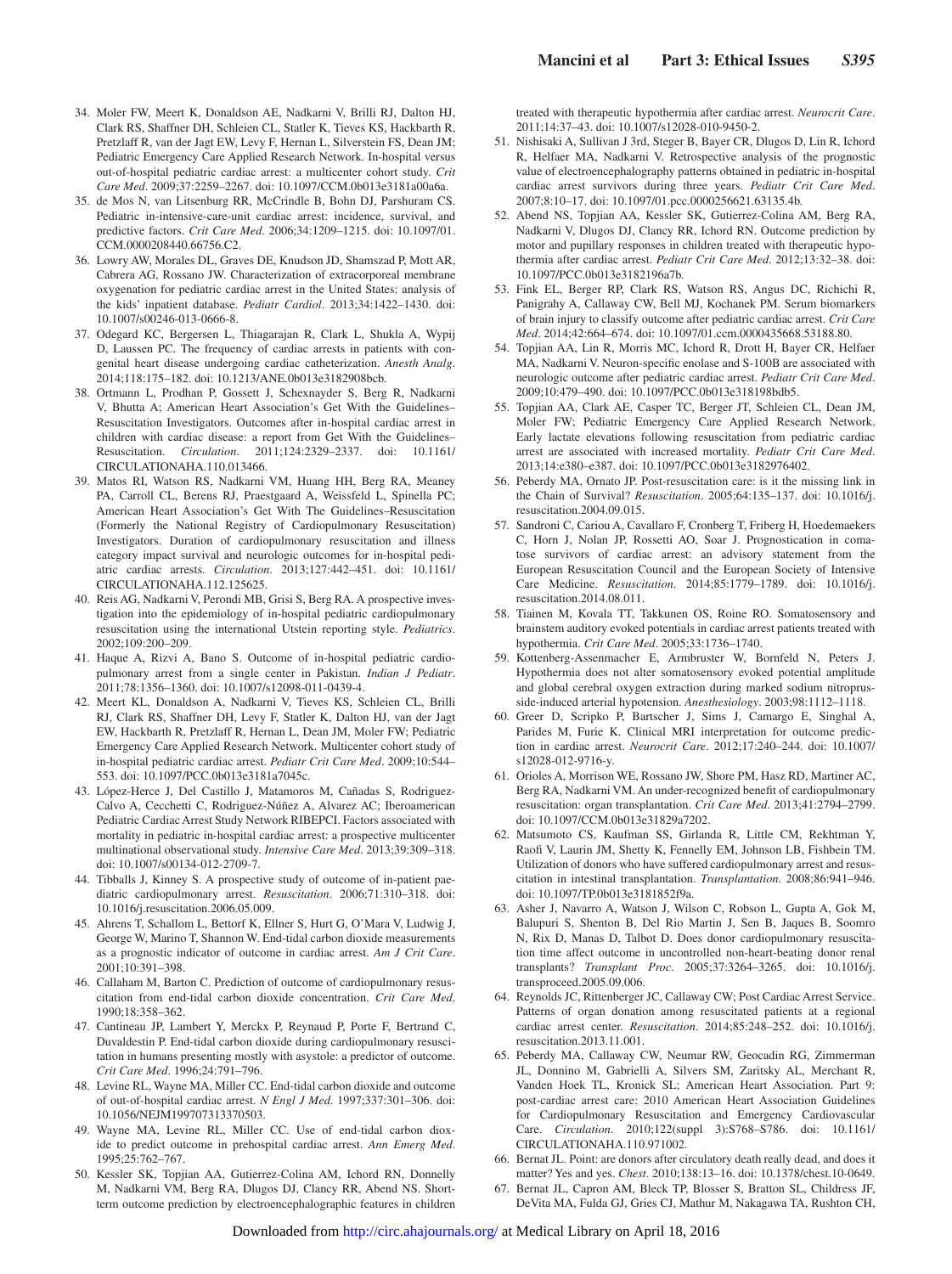Shemie SD, White DB. The circulatory-respiratory determination of death in organ donation. *Crit Care Med*. 2010;38:963–970. doi: 10.1097/ CCM.0b013e3181c58916.

- 68. Committee on Hospital Care SoS, Section on Critical C. Policy statement―pediatric organ donation and transplantation. *Pediatrics*. 2010;125:822–828.
- 69. Gries CJ, White DB, Truog RD, Dubois J, Cosio CC, Dhanani S, Chan KM, Corris P, Dark J, Fulda G, Glazier AK, Higgins R, Love R, Mason DP, Nakagawa TA, Shapiro R, Shemie S, Tracy MF, Travaline JM, Valapour M, West L, Zaas D, Halpern SD; American Thoracic Society Health Policy Committee. An official American Thoracic Society/International Society for Heart and Lung Transplantation/Society of Critical Care Medicine/ Association of Organ and Procurement Organizations/United Network of Organ Sharing Statement: ethical and policy considerations in organ donation after circulatory determination of death. *Am J Respir Crit Care Med*. 2013;188:103–109. doi: 10.1164/rccm.201304-0714ST.
- 70. Hornby K, Hornby L, Shemie SD. A systematic review of autoresuscitation after cardiac arrest. *Crit Care Med*. 2010;38:1246–1253. doi: 10.1097/CCM.0b013e3181d8caaa.
- 71. Joffe AR, Carcillo J, Anton N, deCaen A, Han YY, Bell MJ, Maffei FA, Sullivan J, Thomas J, Garcia-Guerra G. Donation after cardiocirculatory death: a call for a moratorium pending full public disclosure and fully informed consent. *Philos Ethics Humanit Med*. 2011;6:17. doi: 10.1186/1747-5341-6-17.
- 72. Nakagawa TA, Rigby MR, Bratton S, Shemie S, Ajizian SJ, Berkowitz I, Bowens CD, Cosio CC, Curley MA, Dhanani S, Dobyns E, Easterling L, Fortenberry JD, Helfaer MA, Kolovos NS, Koogler T, Lebovitz DJ, Michelson K, Morrison W, Naim MY, Needle J, Nelson B, Rotta AT, Rowin ME, Serrao K, Shore PM, Smith S, Thompson AE, Vohra A, Weise K. A call for full public disclosure for donation after circulatory determination of death in children. *Pediatr Crit Care Med*. 2011;12:375–377; author reply 377. doi: 10.1097/PCC.0b013e31820ac30c.
- 73. Truog RD, Miller FG. Counterpoint: are donors after circulatory death really dead, and does it matter? No and not really. *Chest*. 2010;138:16–18; discussion 18. doi: 10.1378/chest.10-0657.

KEY WORDS: advance directive ■ DNAR ■ life support ■ organ donation